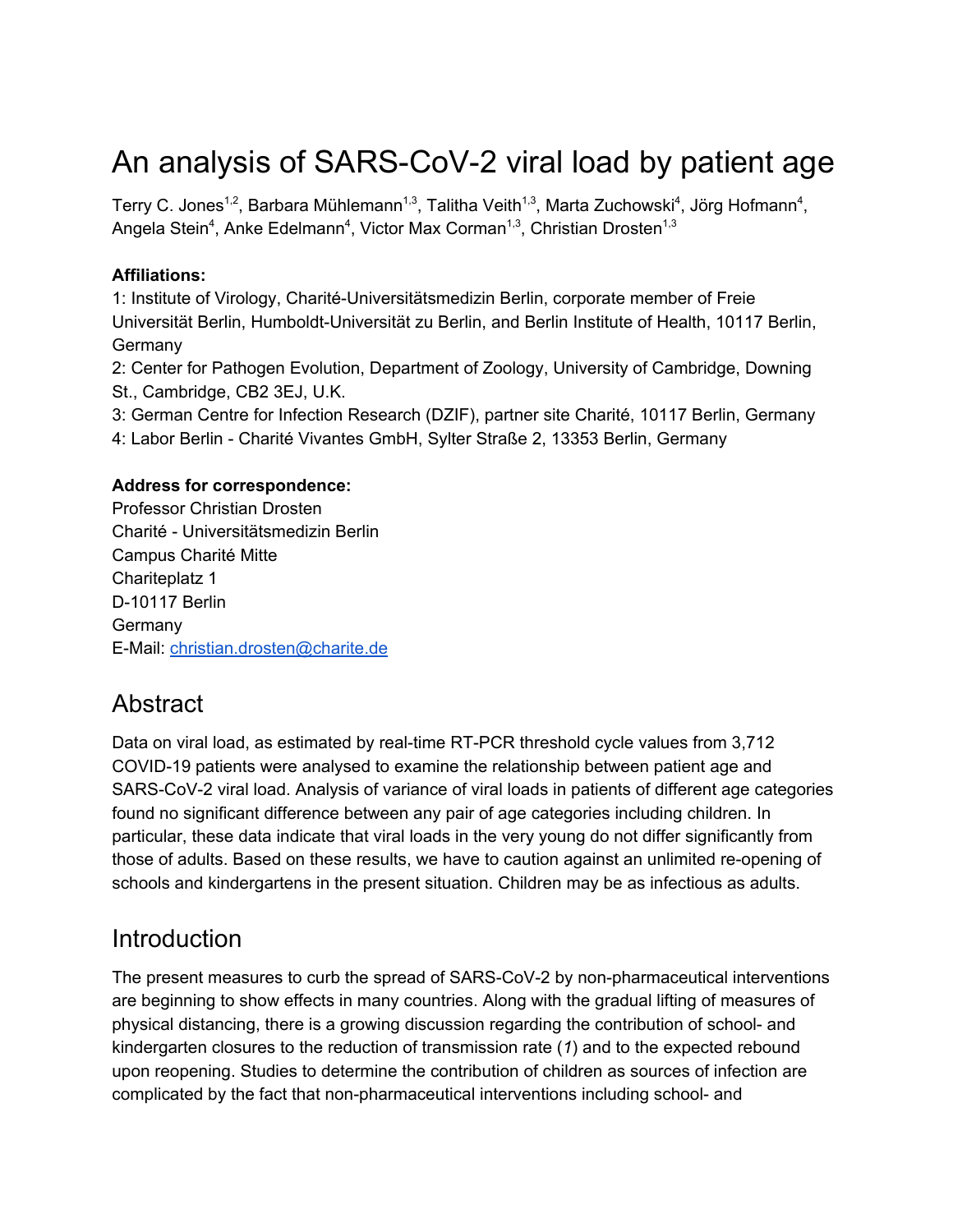kindergarten closures were in place before observational trials could begin. A household study in China and observations in a limited number of contact investigations in Germany suggest that children are infected by SARS-CoV-2 at a rate that may not be different from that of adults [\(](https://paperpile.com/c/H38esm/pv21+Igxu)*[2](https://paperpile.com/c/H38esm/pv21+Igxu)*[,](https://paperpile.com/c/H38esm/pv21+Igxu) *[3](https://paperpile.com/c/H38esm/pv21+Igxu)*[\).](https://paperpile.com/c/H38esm/pv21+Igxu) However, the extent to which children can act as sources of infection remains unclear. A challenge when trying to address this question by epidemiological observation is posed by the present situation of physical distancing. Because kindergartens and schools are closed, it becomes less likely that children become index cases in households. During the early phase of the SARS-CoV-2 epidemic in many European countries, the seeding of cases by adult-aged travelers who visited early epidemic foci was an additional reason why children were under-represented in age-related incidence [\(](https://paperpile.com/c/H38esm/6tAP)*[4](https://paperpile.com/c/H38esm/6tAP)*[\)](https://paperpile.com/c/H38esm/6tAP). It is therefore unlikely that epidemiological investigations undertaken under the present conditions can identify the actual risk of acquisition of infection from children by subjects of any age group.

An alternative way to achieve a correlate of infectivity is to directly analyze the virus concentration in the respiratory tract. We have previously shown that viral loads under a concentration of ca.  $10^6$  copies per mL of sputum or per entire throat swab are unlikely to yield infectious virus growth in cell culture [\(](https://paperpile.com/c/H38esm/94mu)*[5](https://paperpile.com/c/H38esm/94mu)*[\).](https://paperpile.com/c/H38esm/94mu) We also found that virus could not be isolated from respiratory samples after the first week of symptoms, which is highly concordant with transmission analyses based on actual transmission pairs, suggesting that infectivity ends by the end of the first week of symptoms [\(](https://paperpile.com/c/H38esm/ickt)*[6](https://paperpile.com/c/H38esm/ickt)*[\).](https://paperpile.com/c/H38esm/ickt) To enable an estimate of infectivity in children, we analyzed viral loads observed during routine testing at a large laboratory testing centre in Berlin (Charité Institute of Virology and Labor Berlin). Charité Institute of Virology was the first laboratory qualified to test for SARS-CoV-2 in Germany and until early February 2020 was the only SARS-CoV-2 testing facility in Berlin, a city of ca. 3.8 million inhabitants. Labor Berlin is a large medical laboratory services provider in Berlin, owned by the senate of Berlin and serving Charité as well as other large hospitals in Berlin and beyond. Labor Berlin serves public testing centres that mainly see adult outpatients. It also tests out- and inpatients from several hospitals, and serves practitioners and public health agencies submitting samples taken during household-based contact tracing.

### **Results**

From January to 26<sup>th</sup> April, 2020, virology laboratories at Charité and Labor Berlin screened 59,831 patients for COVID-19 infection, 3,712 (6.2%) with a positive real-time RT-PCR result. We divided patients according to two categorizations to investigate whether there is a relationship between patient age and viral load. The first categorization is based on ten-year brackets, ages 1-10, 11-20, 21-30, 31-40, 41-50, 51-60, 61-70, 71-80, 81-90, and 91-100. The second categorization is based on broad social strata: kindergarten (ages 0-6), grade school (ages 7-11), high school (ages 12-19), university (ages 20-25), adult (26-45 years), and mature (age over 45). Patient counts in each age group, and number and percentage of PCR positive patients are shown in **Table 1**. A comparison of age stratification in tested cases versus the Berlin population is shown in **Figure A1.** Of note, whereas younger age groups have lower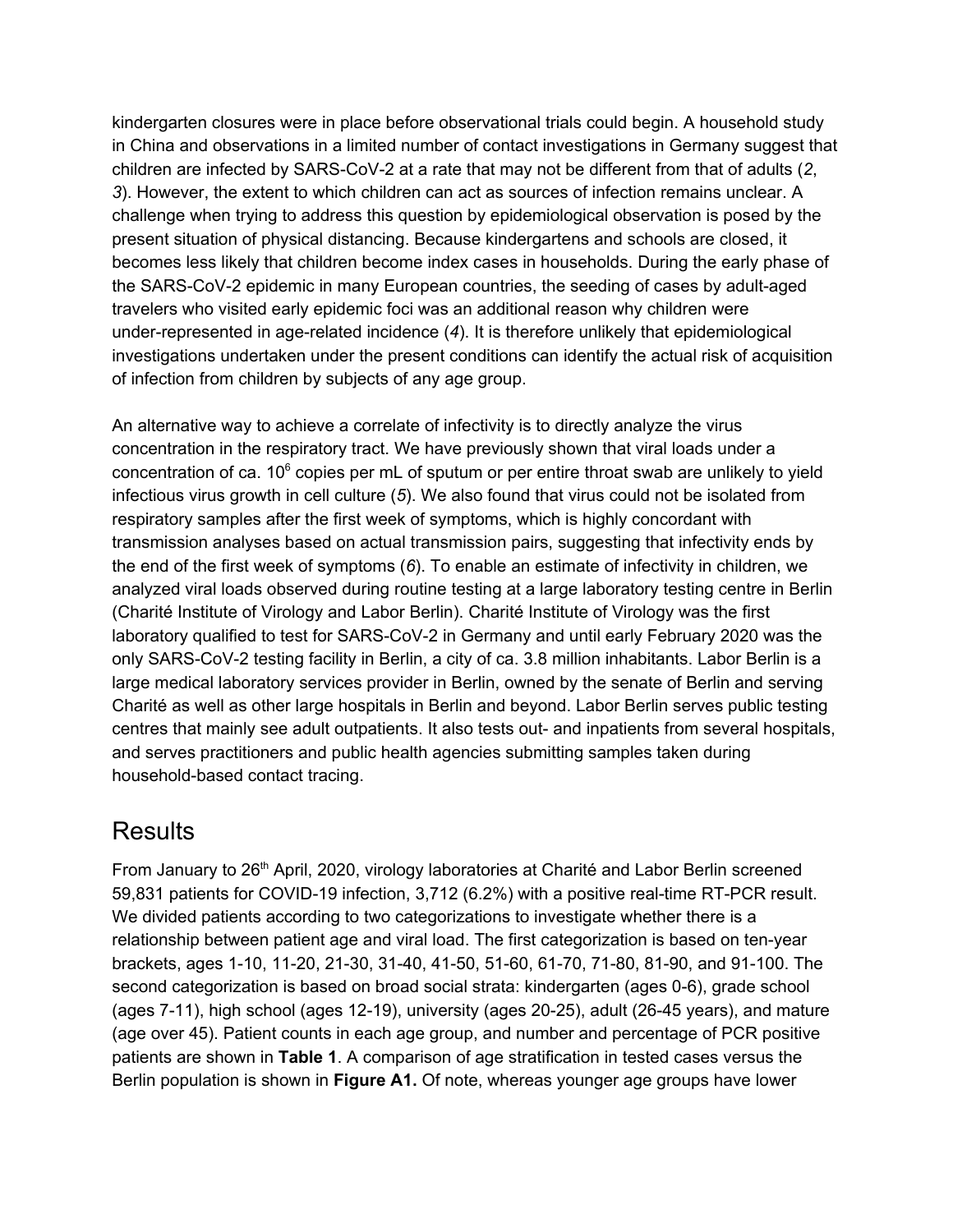detection rates (**Table 1**), this does not imply an age-based estimate of infection prevalence because of mostly symptoms-directed testing.

Due to the small sample sizes in the pediatric age groups, we examined diagnostic indications for 47 cases (1-11 years of age) for whom this information was available. Fifteen cases had indications pointing toward underlying disease or hospitalization. Average viral loads in these cases were lower than in children tested in outpatient departments, practices, or households **(Figure A2)**. This corresponds to the observation that hospitalization occurs after some days of symptoms, a time when viral loads in throat swabs are beginning to decline [\(](https://paperpile.com/c/H38esm/94mu)*[5](https://paperpile.com/c/H38esm/94mu)*[\)](https://paperpile.com/c/H38esm/94mu).

#### Viral load

The distribution of observed viral loads in a total of 3,712 cases are shown in **Figure 1**. The viral loads are not normally distributed but are skewed towards a mean (logarithm base 10) value of 5.19 (i.e., 10<sup>5.19</sup> viral copies) per sample, with a median of 4.80, corresponding to threshold cycle (Ct) values of 30.01 and 31.23, respectively. The sharp drop on the left side of the distribution is due to the assay sensitivity limit. The viral load projection derived in our study is semi-quantitative, and projects viral load per mL of sputum or per entire swab sample, while only a fraction of the volume of both types of sample can actually reach the test tube. Also, quantification is based on a standard preparation tested once in multiple diluted replicates to generate a standard curve and derive a formula upon which Ct values are transformed into viral loads. This approach does not reflect inter-run variability or the variability between different RT-PCR setups and chemistries. However, these variabilities apply to all age groups and do not affect the interpretation of data for the purpose of the present study.

#### Analysis of variation in viral load between age groups

Viral loads are plotted according to categorization in **Figure 2** with per-group descriptive statistics shown in **Table 2**. Two key prior conditions for an analysis of variance are a) that the dependent variable is approximately normally distributed within each category and b) that the variance within each category is approximately equal. A Shapiro test for normal distribution in the first categorization (C1) has a value of 0.96 (p value 2.71 $31$ ), and in the second categorization (C2) a value of 0.96 (p value 8.56<sup>-32</sup>) (**Table A1**), strongly indicating that the log<sub>10</sub> viral load numbers in both categories are not normally distributed, as is clear from **Figures A3** and **A4**. Regarding equality of variance, Levene's statistic [\(](https://paperpile.com/c/H38esm/7SJj)*[7](https://paperpile.com/c/H38esm/7SJj)*[\)](https://paperpile.com/c/H38esm/7SJj) (using median values) in categorization C1 has value 1.80 (p value 0.063) while in categorization C2, the same statistic has value 2.30 (p value 0.042) (**Table A2**). Thus in C2 there is evidence that the viral load variance between the categories cannot be considered approximately equal. Given these results, we used the non-parametric Kruskal-Wallis H test [\(](https://paperpile.com/c/H38esm/rDno)*[8](https://paperpile.com/c/H38esm/rDno)*[\),](https://paperpile.com/c/H38esm/rDno) since it does not have pre-conditions of normality or equality of variance. The Kruskal-Wallis H statistic had value 22.39 (p value 0.008) for C1 and 14.97 (p value 0.011) for C2 (**Table A3**). Although the significant Kruskal-Wallis test indicates at least one significant pairwise difference exists between subgroups in both categorizations, due care must be exercised in the post hoc interpretation due to the influence of highly skewed distributions.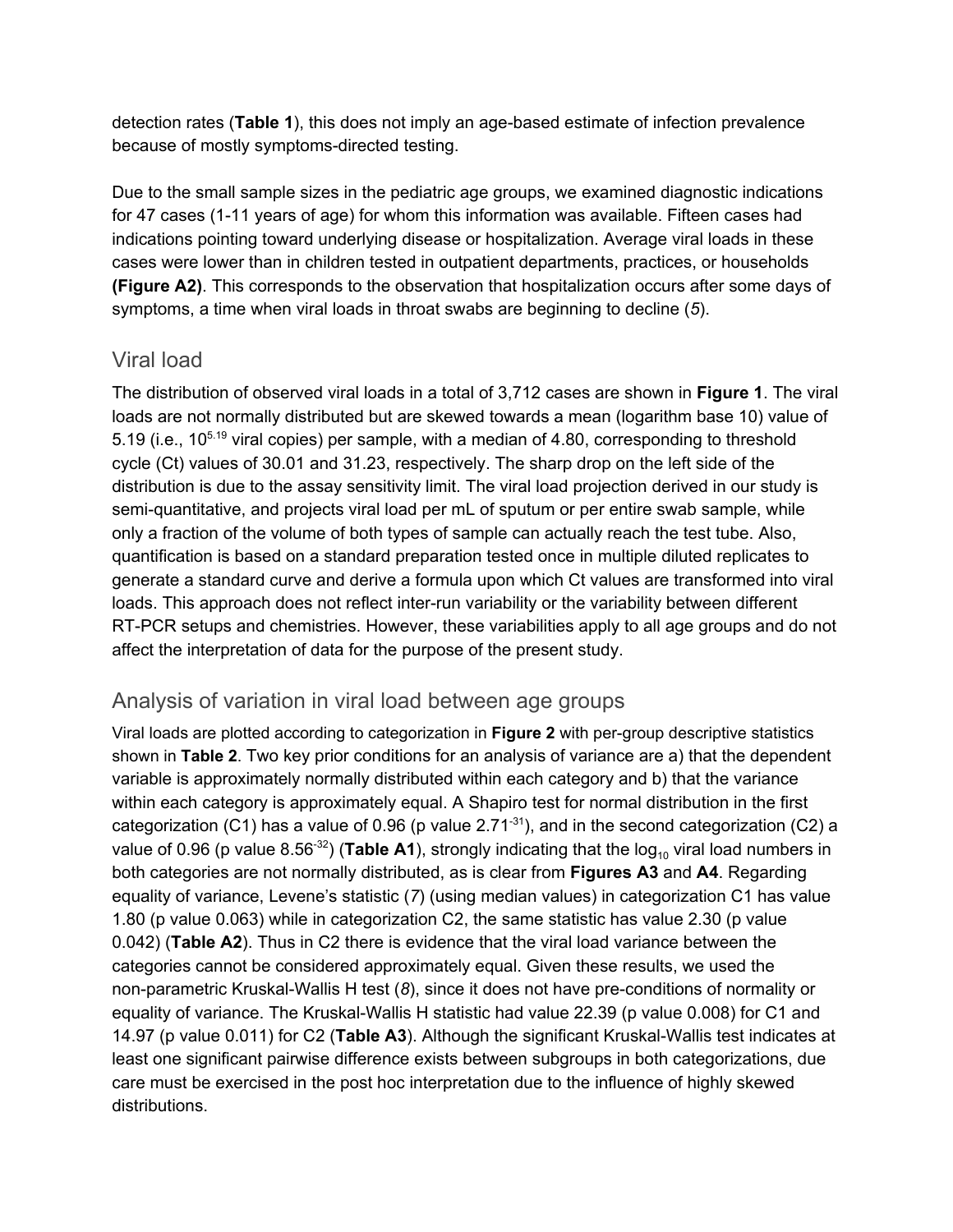We performed pairwise post hoc analyses on both categorizations using three methods: the Tukey honestly significant difference (HSD) test [\(](https://paperpile.com/c/H38esm/k8Ow)*[9](https://paperpile.com/c/H38esm/k8Ow)*[\)](https://paperpile.com/c/H38esm/k8Ow) (**Table A4**), Bonferroni-adjusted pairwise T-test [\(](https://paperpile.com/c/H38esm/8V3e)*[10](https://paperpile.com/c/H38esm/8V3e)*[\)](https://paperpile.com/c/H38esm/8V3e) (**Table A5**), and Dunn's test (**Table A6**) [\(](https://paperpile.com/c/H38esm/UdzW)*[11](https://paperpile.com/c/H38esm/UdzW)*[\)](https://paperpile.com/c/H38esm/UdzW). For categorization C1, none of the three post hoc methods indicated a significant difference between any pair of the ten subgroups. For categorization C2 the situation was identical, apart from Dunn's test indicating a difference (p value 0.045) between the very youngest (kindergarten) and very oldest (Mature) subgroups. Thus the overwhelming conclusion from the three post hoc testing methods is that no significant differences in viral load exists between any subgroups in either categorization.

## **Discussion**

Because of difficulties in conducting observational trials to investigate the infectivity of children as opposed to other age groups with SARS-CoV-2 infection, in this short study we attempt the provision of a direct measure of virus concentration from which one can extrapolate to infectivity.

Whereas the attack rate in children seems to correspond to that in adults [\(](https://paperpile.com/c/H38esm/pv21)*[2](https://paperpile.com/c/H38esm/pv21)*[\),](https://paperpile.com/c/H38esm/pv21) it is obvious that children are under-represented in clinical studies and less frequently diagnosed due to mild or absent symptoms. For instance, a recent systematic review identified only 1,065 pediatric SARS-CoV-2 cases in the medical literature as of April 2020 [\(](https://paperpile.com/c/H38esm/Zv3d)*[12](https://paperpile.com/c/H38esm/Zv3d)*[\)](https://paperpile.com/c/H38esm/Zv3d). An estimate based on the number of symptomatic admissions in a specialist pediatric hospital assumes that thousands of pediatric cases were missed during the early phase of the Wuhan outbreak, at a time at which only ca. 10,0000 adult patients were registered [\(](https://paperpile.com/c/H38esm/ijjE)*[13](https://paperpile.com/c/H38esm/ijjE)*[\)](https://paperpile.com/c/H38esm/ijjE). Because they are mostly asymptomatic, children may not be presented at testing centers even if they belong to households with a confirmed index case. There are many other factors that complicate the determination of infection rates in, and transmission rates from children. For instance, the age profile during the early phase of the outbreak in many European countries makes it difficult to derive transmission rates from household contact studies. Early transmission clusters were started by travellers of adult age, making children less likely to be index cases in households [\(](https://paperpile.com/c/H38esm/6tAP)*[4](https://paperpile.com/c/H38esm/6tAP)*[\).](https://paperpile.com/c/H38esm/6tAP) Another circumstance making children less likely to carry the virus into households is that kindergartens and schools were closed early in the outbreak in Germany. These combined effects will cause children to be more likely to receive rather than spread infections in households for purely circumstantial reasons. This observation may be misunderstood as an indication of children being less infectious. The determination of viral loads seems to provide an interesting means to achieve an indirect but robust estimate of infectivity in the present epidemiological circumstances. The correlation of RNA-based viral load in the respiratory tract with infectivity, as measured in cell culture, has been established [\(](https://paperpile.com/c/H38esm/94mu+2JRw)*[5](https://paperpile.com/c/H38esm/94mu+2JRw)*[,](https://paperpile.com/c/H38esm/94mu+2JRw) *[14](https://paperpile.com/c/H38esm/94mu+2JRw)*[\).](https://paperpile.com/c/H38esm/94mu+2JRw)

In our study, the virus detection rate increased steadily with age of patients tested. As testing was predominantly directed by symptoms, this suggests that children with respiratory symptoms and fever are less likely than adults to suffer from acute SARS-CoV-2 infection. Many other respiratory viruses cause symptomatic disease in children, but less so in adults where endemic respiratory viruses often present as mild upper respiratory tract infection without fever. Our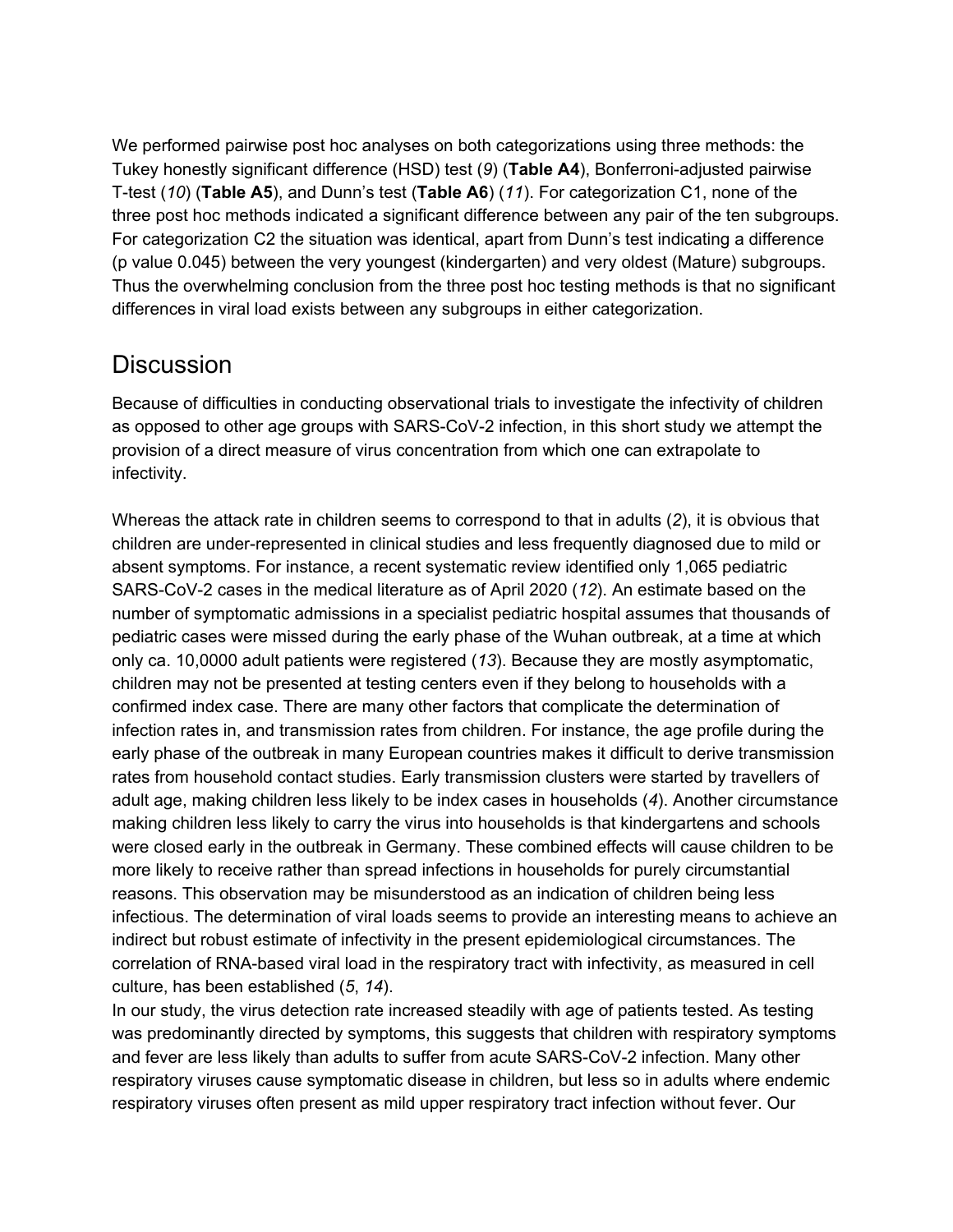results should clearly not be taken as an indicator of age-specific prevalence in Germany. Rather, the low rate of SARS-CoV-2 detection in the tested children suggests that symptoms are not a good predictor of infection. At the same time, the absence of symptoms does not imply absence of virus excretion. In a study of people living in the Italian village of Vó, in which ca. 80% of the population were tested by RT-PCR twice within two weeks, about half the population were found to be asymptomatically infected, showing no symptoms over the observation period of two weeks, while viral loads were equivalent in symptomatic and asymptomatic patients [\(](https://paperpile.com/c/H38esm/l6in)*[15](https://paperpile.com/c/H38esm/l6in)*[\)](https://paperpile.com/c/H38esm/l6in).

It is a limitation that we have not generally discriminated the studied patients into sub-cohorts based on symptomatic status, underlying diseases, or other indications for diagnostic test application. At least for the children in the present study, we can say that hospitalized children with underlying disease were not found to have higher viral loads than children without known underlying disease tested in outpatient departments, practices, or households. The latter would represent children attending schools and kindergartens.

The viral loads observed in the present study, combined with earlier findings of similar attack rate between children and adults [\(](https://paperpile.com/c/H38esm/pv21)*[2](https://paperpile.com/c/H38esm/pv21)*[\),](https://paperpile.com/c/H38esm/pv21) suggest that transmission potential in schools and kindergartens should be evaluated using the same assumptions of infectivity as for adults. There are reasons to argue against the notion of adult-like infectivity in children, such as the fact that asymptomatic children do not spread the virus by coughing, and have smaller exhaled air volume than adults. However, there are other arguments that speak in favour of transmission, such as the greater physical activity and closer social engagement of children. We recommend collecting and evaluating more viral load data from testing laboratories to achieve more robust statistical assessments and independent confirmation of the present results. Based on the absence of any statistical evidence for a different viral load profile in children found in the present study, we have to caution against an unlimited re-opening of schools and kindergartens in the present situation, with a widely susceptible population and the necessity to keep transmission rates low via non-pharmaceutical interventions. Children may be as infectious as adults.

## Acknowledgements

Work at Charité virology is funded by European Commission via project ReCoVer, the German Ministry of Research and Education via Deutsches Zentrum für Infektionsforschung, and the German Ministry of Health via the Konsiliarlabor für Coronaviren.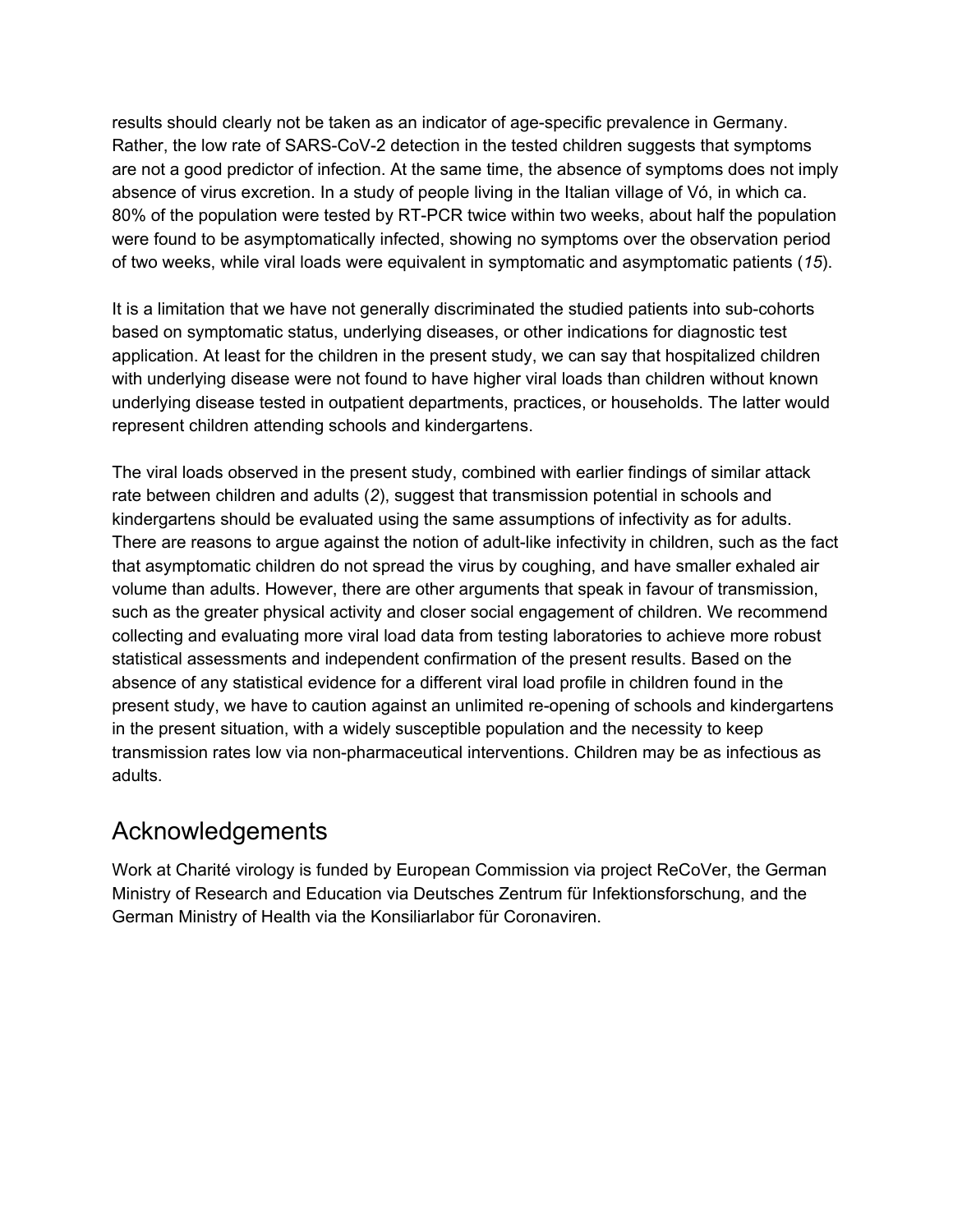|           |        | <b>Categorization C1</b> |            |           |        | <b>Categorization C2</b> |            |
|-----------|--------|--------------------------|------------|-----------|--------|--------------------------|------------|
| Group     | Count  | <b>Positive</b>          | % Positive | Group     | Count  | <b>Positive</b>          | % Positive |
| $1 - 10$  | 2,181  | 49                       | 2.25       | KG        | 1,759  | 37                       | 2.10       |
| $11 - 20$ | 1,991  | 78                       | 3.92       | <b>GS</b> | 623    | 16                       | 2.57       |
| $21 - 30$ | 9,710  | 536                      | 5.52       | <b>HS</b> | 1,790  | 74                       | 4.13       |
| $31 - 40$ | 12,737 | 630                      | 4.95       | Uni       | 4,587  | 267                      | 5.82       |
| 41-50     | 9,572  | 575                      | 6.01       | Adult     | 23,665 | 1,247                    | 5.27       |
| 51-60     | 10,586 | 662                      | 6.25       | Mature    | 27,407 | 2,071                    | 7.56       |
| 61-70     | 5,529  | 431                      | 7.80       |           |        |                          |            |
| 71-80     | 4,064  | 420                      | 10.33      |           |        |                          |            |
| 81-90     | 3,302  | 314                      | 9.51       |           |        |                          |            |
| 91-100    | 159    | 17                       | 10.69      |           |        |                          |            |

**Table 1: Categorization breakdown and positive PCR counts and percentages.** The 'Count' column in each categorization gives the total number of patients tested. 'Positive' indicates a total number of positive RT-PCR results for the subgroup. KG: kindergarten; GS: grade school; HS: high school; Uni: University.

| A) Category C1          | N   | <b>Mean</b> | <b>SD</b> | <b>SE</b> | 95% Conf. | <b>Interval</b> |
|-------------------------|-----|-------------|-----------|-----------|-----------|-----------------|
| 1                       | 49  | 4.637858    | 1.826493  | 0.260928  | 4.121141  | 5.154576        |
| $\mathbf{2}$            | 78  | 4.798684    | 1.790027  | 0.202681  | 4.398859  | 5.198509        |
| 3                       | 536 | 5.261825    | 1.93962   | 0.083779  | 5.097465  | 5.426185        |
| $\overline{\mathbf{4}}$ | 630 | 5.213623    | 2.020657  | 0.080505  | 5.055708  | 5.371538        |
| 5                       | 575 | 4.985018    | 1.87101   | 0.078027  | 4.831953  | 5.138083        |
| 6                       | 662 | 5.258317    | 1.905385  | 0.074055  | 5.11306   | 5.403575        |
| 7                       | 431 | 5.278967    | 1.872932  | 0.090216  | 5.101938  | 5.455996        |
| 8                       | 420 | 5.174407    | 1.78352   | 0.087027  | 5.003631  | 5.345183        |
| 9                       | 314 | 5.344452    | 1.899481  | 0.107194  | 5.134016  | 5.554887        |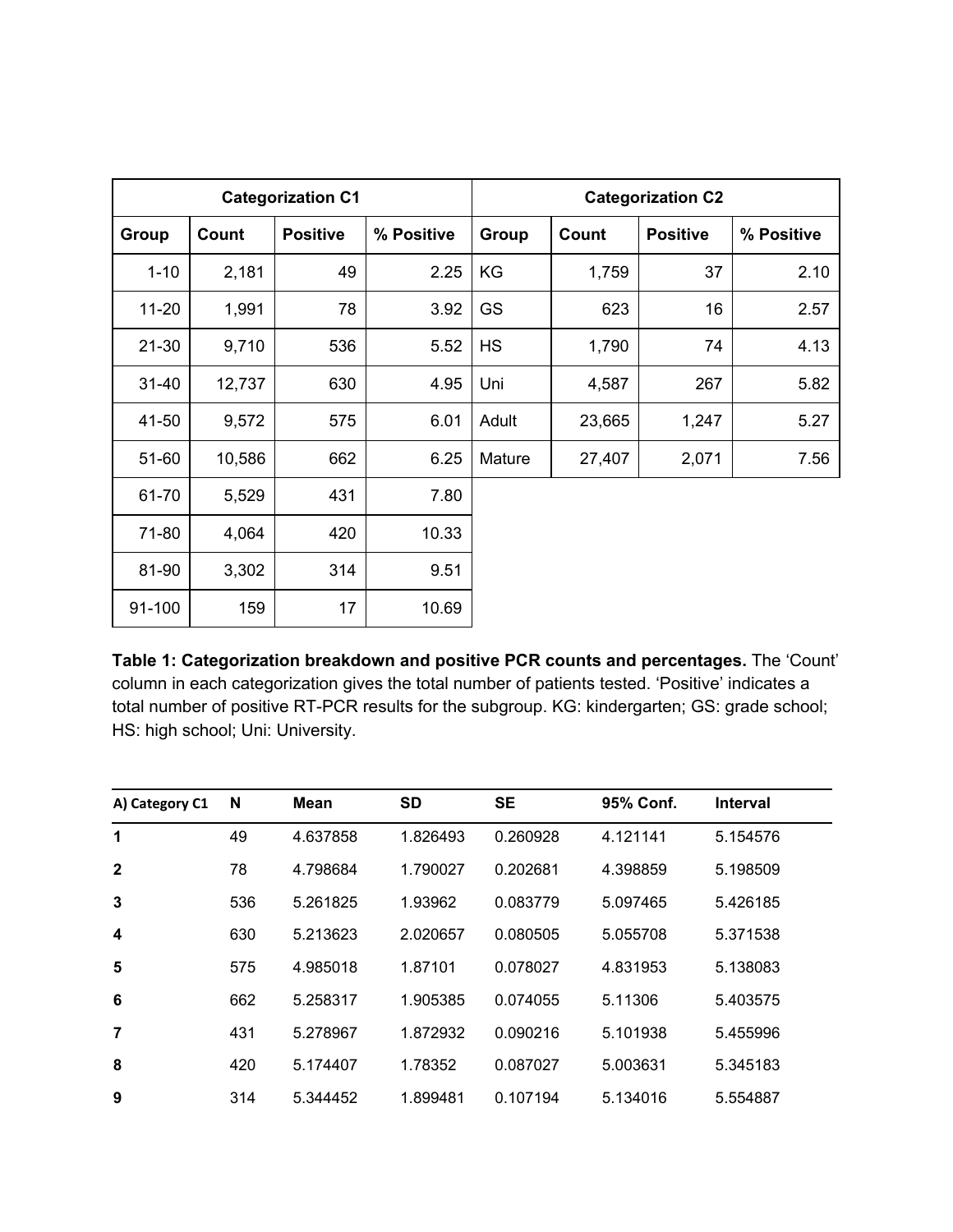| 10             | 17   | 5.609229 | 2.047993  | 0.496711  | 4.605712  | 6.612745        |
|----------------|------|----------|-----------|-----------|-----------|-----------------|
| B) Category C2 | N    | Mean     | <b>SD</b> | <b>SE</b> | 95% Conf. | <b>Interval</b> |
| <b>Adult</b>   | 1247 | 5.15923  | 1.970687  | 0.055806  | 5.049806  | 5.268655        |
| <b>GS</b>      | 16   | 5.364652 | 2.214843  | 0.553711  | 4.243786  | 6.485517        |
| <b>HS</b>      | 74   | 4.783514 | 1.776356  | 0.206497  | 4.376017  | 5.191012        |
| KG             | 37   | 4.371295 | 1.601139  | 0.263226  | 3.848256  | 4.894334        |
| <b>Mature</b>  | 2071 | 5.229369 | 1.867447  | 0.041035  | 5.148921  | 5.309818        |
| Uni            | 267  | 5.283627 | 1.946236  | 0.119108  | 5.049738  | 5.517517        |

**Table 2: Statistics describing the viral load distributions in C1 and C2.** The mean, standard deviation (SD), standard error (SE), 95% Confidence Interval (95% Conf.), and the interval are shown for the base-10 logarithm of viral load for **A)** categorization C1 (by age class), and **B)** categorization C2 (by schooling/social). KG: kindergarten; GS: grade school; HS: high school; Uni: University.



**Figure 1: Histogram of viral loads:** The plot shows the frequency distribution of 3,712 values of patient SARS-CoV-2 (logarithm base 10) viral load, estimated from real-time RT-PCR Ct values. The RT-PCR cycle corresponding to the logarithmic viral load is given in parentheses. The sharp drop on the left side of the distribution is due to RT-PCR sensitivity and the limit on cycles.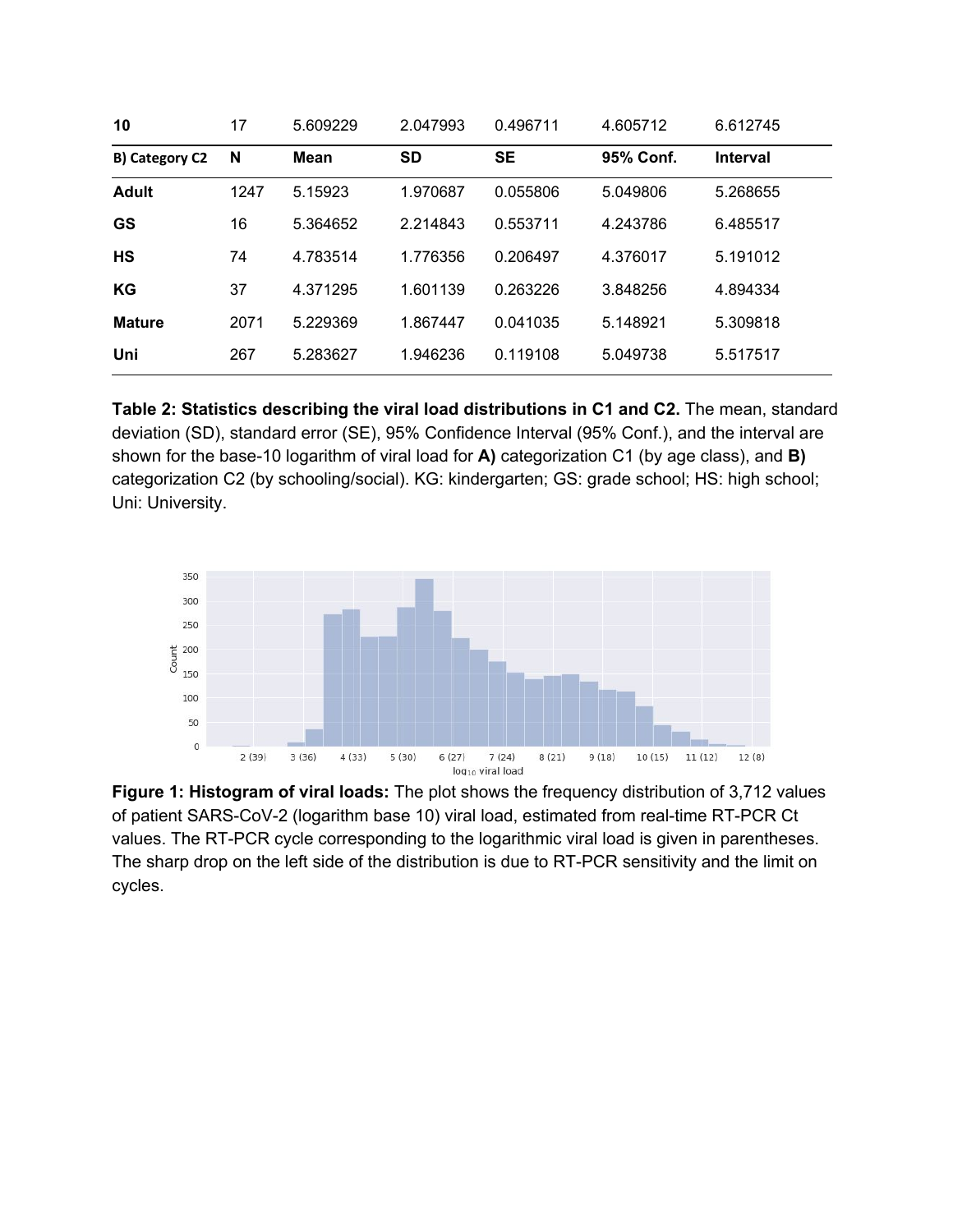

**Figure 2: Viral load by patient category. A: categorization by 10-year age strata (C1):** Patients were divided into categories based on age. The base 10 logarithm of viral load is estimated from the real-time PCR Ct value. Category counts are given in parentheses in the x-axis labels. **B: Categorization by schooling/social (C2):** Patients were divided into categories based schooling level, estimated on the basis of age. X-axis labels show the category (KG: kindergarten; GS: grade school; HS: high school; Uni: University), the age range in years, then the category count in parentheses.

### **Methods**

Due to testing of some but not all positive cases by two RT-PCR targets, 3,712 of 59,831 (6.2%) patients had 5,285 positive results overall. In cases with more than one result, we selected the PCR result with the lowest Ct value. Results based on Light Cycler 480 PCR, as opposed to Roche 8800 or 6800, were chosen preferentially when results from more than one PCR system per patient was available (the latter systems were introduced in the laboratory during the observation period).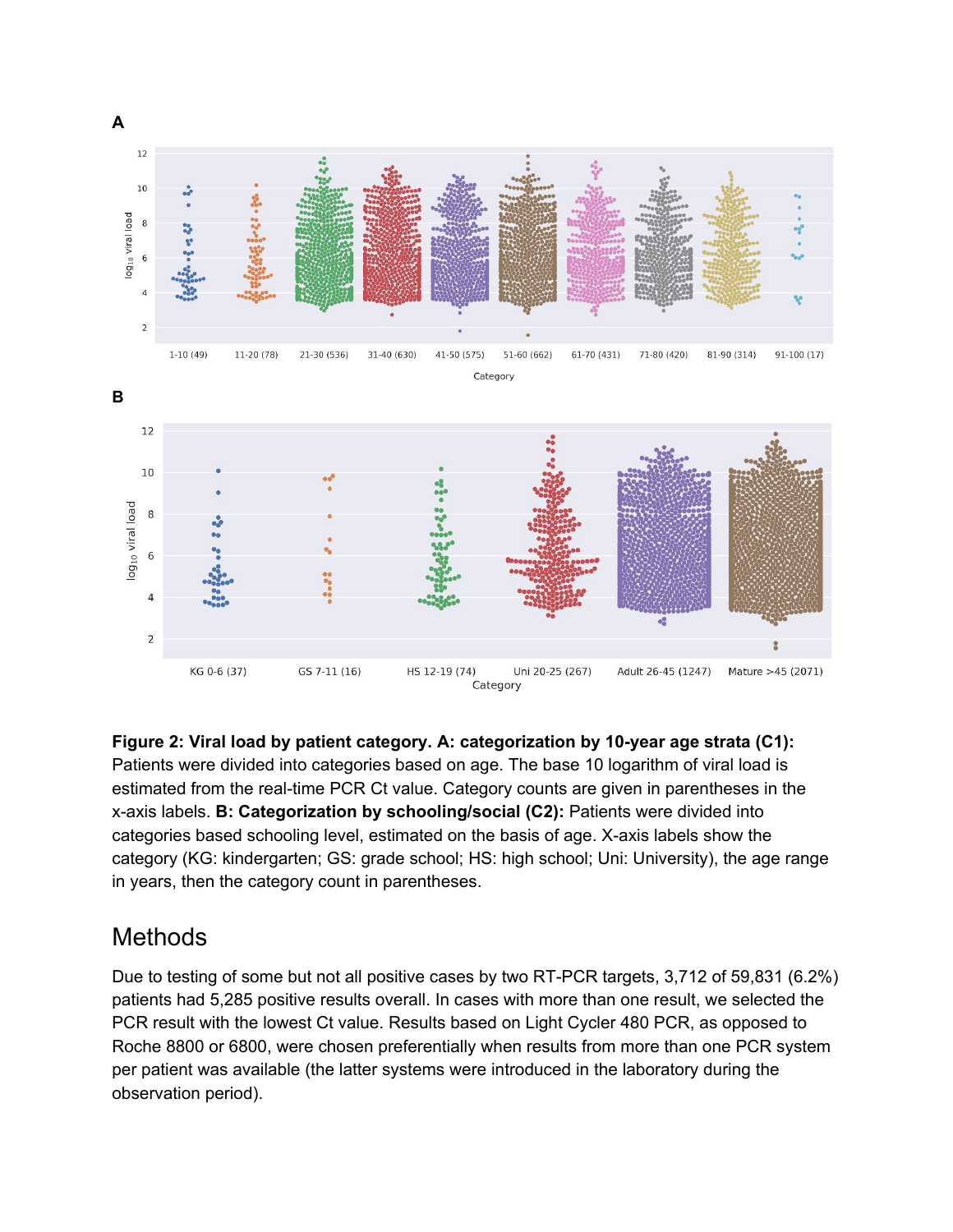The following Python (version 3.8) software packages were used in the analysis and production of images: Scipy (version 1.4.1) [\(](https://paperpile.com/c/H38esm/vLQe)*[16](https://paperpile.com/c/H38esm/vLQe)*[\)](https://paperpile.com/c/H38esm/vLQe), pandas (version 1.0.3) [\(](https://paperpile.com/c/H38esm/Hyg4)*[17](https://paperpile.com/c/H38esm/Hyg4)*[\),](https://paperpile.com/c/H38esm/Hyg4) researchpy (version 08/28/2018) [\(https://researchpy.readthedocs.io/en/latest/](https://researchpy.readthedocs.io/en/latest/)), statsmodels (version 0.11.1) [\(](https://paperpile.com/c/H38esm/mCHU)*[18](https://paperpile.com/c/H38esm/mCHU)*[\)](https://paperpile.com/c/H38esm/mCHU), matplotlib (version 3.2.1) [\(](https://paperpile.com/c/H38esm/9x4o)*[19](https://paperpile.com/c/H38esm/9x4o)*[\),](https://paperpile.com/c/H38esm/9x4o) numpy (1.18.3) [\(](https://paperpile.com/c/H38esm/VU65)*[20](https://paperpile.com/c/H38esm/VU65)*[\)](https://paperpile.com/c/H38esm/VU65), and seaborn (version 0.10.1) [\(](https://paperpile.com/c/H38esm/BIam)*[21](https://paperpile.com/c/H38esm/BIam)*[\).](https://paperpile.com/c/H38esm/BIam)

Viral load is estimated from Ct value based on the empirical formula log<sub>10</sub>(8 \* 10<sup>14</sup> \* e<sup>-0.745 \* ct</sup>). The formula is derived from testing a standard curve.

#### References

- 1. N. M. Ferguson, D. Laydon, G. [Nedjati-Gilani,](http://paperpile.com/b/H38esm/zN2j) N. Imai, K. Ainslie, M. Baguelin, S. Bhatia, A. Boonyasiri, Z. Cucunubá, G. [Cuomo-Dannenburg,](http://paperpile.com/b/H38esm/zN2j) A. Dighe, I. Dorigatti, H. Fu, K. Gaythorpe, W. Green, A. Hamlet, W. Hinsley, L. C. Okell, S. van Elsland, H. [Thompson,](http://paperpile.com/b/H38esm/zN2j) R. Verity, E. Volz, H. Wang, Y. Wang, P. G. T. Walker, C. Walters, P. Winskill, C. [Whittaker,](http://paperpile.com/b/H38esm/zN2j) C. A. Donnelly, S. Riley, A. C. Ghani, Report 9: Impact of [non-pharmaceutical](http://paperpile.com/b/H38esm/zN2j) interventions (NPIs) to reduce COVID-19 mortality and [healthcare](http://paperpile.com/b/H38esm/zN2j) demand (2020), (available at [https://www.imperial.ac.uk/media/imperial-college/medicine/sph/ide/gida-fellowships/Imperi](https://www.imperial.ac.uk/media/imperial-college/medicine/sph/ide/gida-fellowships/Imperial-College-COVID19-NPI-modelling-16-03-2020.pdf) [al-College-COVID19-NPI-modelling-16-03-2020.pdf](https://www.imperial.ac.uk/media/imperial-college/medicine/sph/ide/gida-fellowships/Imperial-College-COVID19-NPI-modelling-16-03-2020.pdf)[\).](http://paperpile.com/b/H38esm/zN2j)
- 2. Q. Bi, Y. Wu, S. Mei, C. Ye, X. Zou, Z. Zhang, X. Liu, L. Wei, S. A. [Truelove,](http://paperpile.com/b/H38esm/pv21) T. Zhang, W. Gao, C. Cheng, X. Tang, X. Wu, Y. Wu, B. Sun, S. [Huang,](http://paperpile.com/b/H38esm/pv21) Y. Sun, J. Zhang, T. Ma, J. Lessler, T. Feng, [Epidemiology](http://paperpile.com/b/H38esm/pv21) and transmission of COVID-19 in 391 cases and 1286 of their close contacts in Shenzhen, China: a [retrospective](http://paperpile.com/b/H38esm/pv21) cohort study. *The Lancet [Infectious](http://paperpile.com/b/H38esm/pv21) [Diseases](http://paperpile.com/b/H38esm/pv21)* [\(2020\),](http://paperpile.com/b/H38esm/pv21) , doi:[10.1016/s1473-3099\(20\)30287-5](http://dx.doi.org/10.1016/s1473-3099(20)30287-5)[.](http://paperpile.com/b/H38esm/pv21)
- 3. M. M. Böhmer, U. Buchholz, V. M. Corman, M. Hoch, K. Katz, D. V. [Marosevic,](http://paperpile.com/b/H38esm/Igxu) S. Böhm, T. [Woudenberg,](http://paperpile.com/b/H38esm/Igxu) N. Ackermann, R. Konrad, U. Eberle, B. Treis, A. Dangel, K. Bengs, V. Fingerle, A. Berger, S. [Hörmansdorfer,](http://paperpile.com/b/H38esm/Igxu) S. Ippisch, B. Wicklein, A. Grahl, K. Pörtner, N. Muller, N. [Zeitlmann,](http://paperpile.com/b/H38esm/Igxu) T. Sonia Boender, W. Cai, A. Reich, M. an der Heiden, U. Rexroth, O. Hamouda, J. Schneider, T. Veith, B. [Mühlemann,](http://paperpile.com/b/H38esm/Igxu) R. Wölfel, M. Antwerpen, M. Walter, U. Protzer, B. Liebl, W. Haas, A. Sing, C. Drosten, A. Zapf, Outbreak of [COVID-19](http://paperpile.com/b/H38esm/Igxu) in Germany Resulting from a Single [Travel-Associated](http://paperpile.com/b/H38esm/Igxu) Primary Case. *SSRN [Electronic](http://paperpile.com/b/H38esm/Igxu) Journal*[,](http://paperpile.com/b/H38esm/Igxu) , [doi:](http://paperpile.com/b/H38esm/Igxu)[10.2139/ssrn.3551335](http://dx.doi.org/10.2139/ssrn.3551335)[.](http://paperpile.com/b/H38esm/Igxu)
- 4. D. F. [Gudbjartsson,](http://paperpile.com/b/H38esm/6tAP) A. Helgason, H. Jonsson, O. T. Magnusson, P. Melsted, G. L. Norddahl, J. [Saemundsdottir,](http://paperpile.com/b/H38esm/6tAP) A. Sigurdsson, P. Sulem, A. B. Agustsdottir, B. Eiriksdottir, R. Fridriksdottir, E. E. Gardarsdottir, G. Georgsson, O. S. Gretarsdottir, K. R. [Gudmundsson,](http://paperpile.com/b/H38esm/6tAP) T. R. [Gunnarsdottir,](http://paperpile.com/b/H38esm/6tAP) A. Gylfason, H. Holm, B. O. Jensson, A. Jonasdottir, F. Jonsson, K. S. Josefsdottir, T. Kristjansson, D. N. Magnusdottir, L. le Roux, G. [Sigmundsdottir,](http://paperpile.com/b/H38esm/6tAP) G. [Sveinbjornsson,](http://paperpile.com/b/H38esm/6tAP) K. E. Sveinsdottir, M. Sveinsdottir, E. A. Thorarensen, B. Thorbjornsson, A. Löve, G. Masson, I. Jonsdottir, A. D. Möller, T. Gudnason, K. G. [Kristinsson,](http://paperpile.com/b/H38esm/6tAP) U. [Thorsteinsdottir,](http://paperpile.com/b/H38esm/6tAP) K. Stefansson, Spread of SARS-CoV-2 in the Icelandic Population. *[N.](http://paperpile.com/b/H38esm/6tAP) [Engl.](http://paperpile.com/b/H38esm/6tAP) J. Med.* [\(2020\),](http://paperpile.com/b/H38esm/6tAP) doi:[10.1056/NEJMoa2006100](http://dx.doi.org/10.1056/NEJMoa2006100)[.](http://paperpile.com/b/H38esm/6tAP)
- 5. R. Wölfel, V. M. Corman, W. [Guggemos,](http://paperpile.com/b/H38esm/94mu) M. Seilmaier, S. Zange, M. A. Müller, D.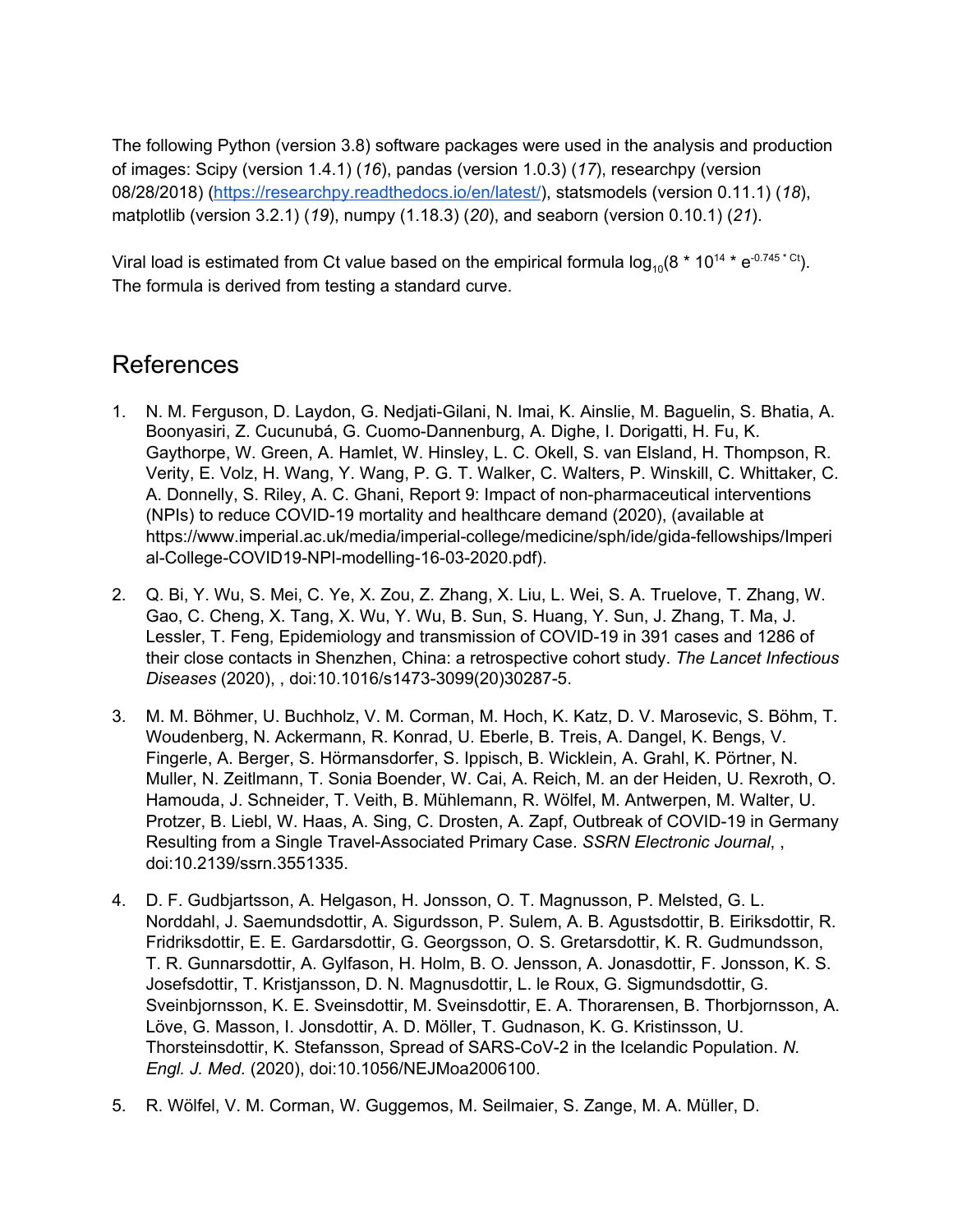Niemeyer, T. C. Jones, P. Vollmar, C. Rothe, M. [Hoelscher,](http://paperpile.com/b/H38esm/94mu) T. Bleicker, S. Brünink, J. Schneider, R. Ehmann, K. [Zwirglmaier,](http://paperpile.com/b/H38esm/94mu) C. Drosten, C. Wendtner, Virological assessment of hospitalized patients with [COVID-2019.](http://paperpile.com/b/H38esm/94mu) *[Nature](http://paperpile.com/b/H38esm/94mu)* [\(2020\),](http://paperpile.com/b/H38esm/94mu) doi:[10.1038/s41586-020-2196-x](http://dx.doi.org/10.1038/s41586-020-2196-x)[.](http://paperpile.com/b/H38esm/94mu)

- 6. X. He, E. H. Y. Lau, P. Wu, X. Deng, J. [Wang,](http://paperpile.com/b/H38esm/ickt) X. Hao, Y. C. Lau, J. Y. Wong, Y. Guan, X. Tan, X. Mo, Y. Chen, B. Liao, W. Chen, F. Hu, Q. [Zhang,](http://paperpile.com/b/H38esm/ickt) M. Zhong, Y. Wu, L. Zhao, F. Zhang, B. J. Cowling, F. Li, G. M. Leung, Temporal [dynamics](http://paperpile.com/b/H38esm/ickt) in viral shedding and [transmissibility](http://paperpile.com/b/H38esm/ickt) of COVID-19. *Nat. [Med.](http://paperpile.com/b/H38esm/ickt)* [\(2020\),](http://paperpile.com/b/H38esm/ickt) doi:[10.1038/s41591-020-0869-5](http://dx.doi.org/10.1038/s41591-020-0869-5)[.](http://paperpile.com/b/H38esm/ickt)
- 7. C. R. Rao, I. Olkin, S. G. Ghurye, W. Hoeffding, W. G. Madow, H. B. Mann, [Contributions](http://paperpile.com/b/H38esm/7SJj) to [Probability](http://paperpile.com/b/H38esm/7SJj) and Statistics. Essays in Honor of Harold Hotelling. *Revue de [l'Institut](http://paperpile.com/b/H38esm/7SJj) International de Statistique / Review of the [International](http://paperpile.com/b/H38esm/7SJj) Statistical Institute*[.](http://paperpile.com/b/H38esm/7SJj) **[29](http://paperpile.com/b/H38esm/7SJj)** [\(1961\),](http://paperpile.com/b/H38esm/7SJj) p. [83.](http://paperpile.com/b/H38esm/7SJj)
- 8. W. H. Kruskal, W. Allen Wallis, Use of Ranks in [One-Criterion](http://paperpile.com/b/H38esm/rDno) Variance Analysis. *[Journal](http://paperpile.com/b/H38esm/rDno) of the American Statistical [Association](http://paperpile.com/b/H38esm/rDno)*[.](http://paperpile.com/b/H38esm/rDno) **[47](http://paperpile.com/b/H38esm/rDno)** (1952), pp. [583–621.](http://paperpile.com/b/H38esm/rDno)
- 9. J. W. Tukey, [Comparing](http://paperpile.com/b/H38esm/k8Ow) Individual Means in the Analysis of Variance. *[Biometrics](http://paperpile.com/b/H38esm/k8Ow)*[.](http://paperpile.com/b/H38esm/k8Ow) **[5](http://paperpile.com/b/H38esm/k8Ow)** [\(1949\),](http://paperpile.com/b/H38esm/k8Ow) p. [99.](http://paperpile.com/b/H38esm/k8Ow)
- 10. O. J. Dunn, Estimation of the Means of [Dependent](http://paperpile.com/b/H38esm/8V3e) Variables. *The Annals of [Mathematical](http://paperpile.com/b/H38esm/8V3e) [Statistics](http://paperpile.com/b/H38esm/8V3e)*[.](http://paperpile.com/b/H38esm/8V3e) **[29](http://paperpile.com/b/H38esm/8V3e)** (1958), pp. [1095–1111.](http://paperpile.com/b/H38esm/8V3e)
- 11. O. J. Dunn, Multiple [Comparisons](http://paperpile.com/b/H38esm/UdzW) Using Rank Sums. *[Technometrics](http://paperpile.com/b/H38esm/UdzW)*[.](http://paperpile.com/b/H38esm/UdzW) **[6](http://paperpile.com/b/H38esm/UdzW)** [\(1964\),](http://paperpile.com/b/H38esm/UdzW) pp. [241–252.](http://paperpile.com/b/H38esm/UdzW)
- 12. R. [Castagnoli,](http://paperpile.com/b/H38esm/Zv3d) M. Votto, A. Licari, I. Brambilla, R. Bruno, S. Perlini, F. Rovida, F. Baldanti, G. L. Marseglia, Severe Acute Respiratory Syndrome Coronavirus 2 [\(SARS-CoV-2\)](http://paperpile.com/b/H38esm/Zv3d) Infection in Children and [Adolescents:](http://paperpile.com/b/H38esm/Zv3d) A Systematic Review. *JAMA [Pediatr.](http://paperpile.com/b/H38esm/Zv3d)* [\(2020\),](http://paperpile.com/b/H38esm/Zv3d) [doi:](http://paperpile.com/b/H38esm/Zv3d)[10.1001/jamapediatrics.2020.1467](http://dx.doi.org/10.1001/jamapediatrics.2020.1467)[.](http://paperpile.com/b/H38esm/Zv3d)
- 13. Z. Du, C. Nugent, B. J. Cowling, L. A. Meyers, Hundreds of severe pediatric [COVID-19](http://paperpile.com/b/H38esm/ijjE) infections in Wuhan prior to the [lockdown,](http://paperpile.com/b/H38esm/ijjE) , doi[:10.1101/2020.03.16.20037176](http://dx.doi.org/10.1101/2020.03.16.20037176)[.](http://paperpile.com/b/H38esm/ijjE)
- 14. N. C. Institute, National Cancer Institute, Skilled Nursing Facility with Medicare [Certification](http://paperpile.com/b/H38esm/2JRw) in [Anticipation](http://paperpile.com/b/H38esm/2JRw) of Covered Skilled Care. *[Definitions](http://paperpile.com/b/H38esm/2JRw)* [\(2020\),](http://paperpile.com/b/H38esm/2JRw) , doi:[10.32388/tgnx82](http://dx.doi.org/10.32388/tgnx82)[.](http://paperpile.com/b/H38esm/2JRw)
- 15. E. Lavezzo, E. Franchin, C. Ciavarella, G. [Cuomo-Dannenburg,](http://paperpile.com/b/H38esm/l6in) L. Barzon, C. Del Vecchio, L. Rossi, R. [Manganelli,](http://paperpile.com/b/H38esm/l6in) A. Loregian, N. Navarin, D. Abate, M. Sciro, S. Merigliano, E. [Decanale,](http://paperpile.com/b/H38esm/l6in) M. C. Vanuzzo, F. Saluzzo, F. Onelia, M. Pacenti, S. Parisi, G. Carretta, D. Donato, L. Flor, S. Cocchio, G. Masi, A. Sperduti, L. [Cattarino,](http://paperpile.com/b/H38esm/l6in) R. Salvador, K. A. M. [Gaythorpe,](http://paperpile.com/b/H38esm/l6in) A. R. Brazzale, S. Toppo, M. Trevisan, V. Baldo, C. A. Donnelly, N. M. Ferguson, I. Dorigatti, A. Crisanti, Imperial College London [COVID-19](http://paperpile.com/b/H38esm/l6in) Response Team, [Suppression](http://paperpile.com/b/H38esm/l6in) of COVID-19 outbreak in the municipality of Vo, Italy, , [doi:](http://paperpile.com/b/H38esm/l6in)[10.1101/2020.04.17.20053157](http://dx.doi.org/10.1101/2020.04.17.20053157)[.](http://paperpile.com/b/H38esm/l6in)
- 16. P. Virtanen, R. Gommers, T. E. Oliphant, M. Haberland, T. Reddy, D. [Cournapeau,](http://paperpile.com/b/H38esm/vLQe) E. Burovski, P. Peterson, W. [Weckesser,](http://paperpile.com/b/H38esm/vLQe) J. Bright, S. J. van der Walt, M. Brett, J. Wilson, K. J. Millman, N. [Mayorov,](http://paperpile.com/b/H38esm/vLQe) A. R. J. Nelson, E. Jones, R. Kern, E. Larson, C. J. Carey, İ. Polat, Y. Feng, E. W. Moore, J. [VanderPlas,](http://paperpile.com/b/H38esm/vLQe) D. Laxalde, J. Perktold, R. Cimrman, I. Henriksen, E. A.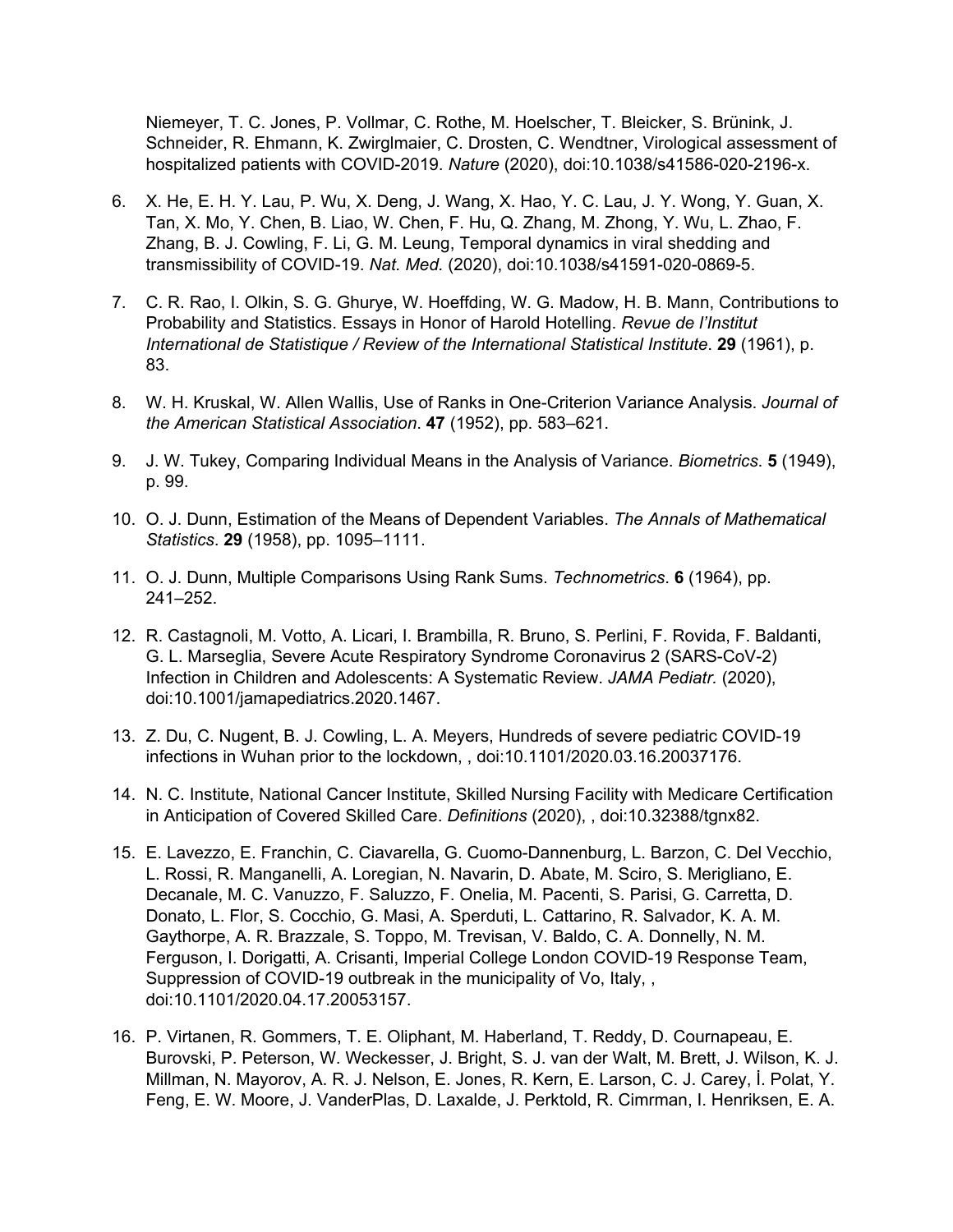Quintero, C. R. Harris, A. M. Archibald, A. H. Ribeiro, F. [Pedregosa,](http://paperpile.com/b/H38esm/vLQe) P. van Mulbregt, SciPy 1.0 [Contributors,](http://paperpile.com/b/H38esm/vLQe) SciPy 1.0: fundamental algorithms for scientific computing in Python. *[Nat.](http://paperpile.com/b/H38esm/vLQe) [Methods](http://paperpile.com/b/H38esm/vLQe)*[.](http://paperpile.com/b/H38esm/vLQe) **[17](http://paperpile.com/b/H38esm/vLQe)**, [261–272](http://paperpile.com/b/H38esm/vLQe) (2020).

- 17. W. McKinney, Data Structures for Statistical [Computing](http://paperpile.com/b/H38esm/Hyg4) in Python. *[Proceedings](http://paperpile.com/b/H38esm/Hyg4) of the 9th Python in Science [Conference](http://paperpile.com/b/H38esm/Hyg4)* [\(2010\),](http://paperpile.com/b/H38esm/Hyg4) , doi:[10.25080/majora-92bf1922-00a](http://dx.doi.org/10.25080/majora-92bf1922-00a)[.](http://paperpile.com/b/H38esm/Hyg4)
- 18. S. Seabold, J. Perktold, [Statsmodels:](http://paperpile.com/b/H38esm/mCHU) Econometric and Statistical Modeling with Python. *[Proceedings](http://paperpile.com/b/H38esm/mCHU) of the 9th Python in Science Conference* [\(2010\),](http://paperpile.com/b/H38esm/mCHU) , [doi:](http://paperpile.com/b/H38esm/mCHU)[10.25080/majora-92bf1922-011](http://dx.doi.org/10.25080/majora-92bf1922-011)[.](http://paperpile.com/b/H38esm/mCHU)
- 19. J. D. Hunter, Matplotlib: A 2D Graphics [Environment.](http://paperpile.com/b/H38esm/9x4o) *Computing in Science & [Engineering](http://paperpile.com/b/H38esm/9x4o)*[.](http://paperpile.com/b/H38esm/9x4o) **[9](http://paperpile.com/b/H38esm/9x4o)** [\(2007\),](http://paperpile.com/b/H38esm/9x4o) pp. 90–95.
- 20. T. [Oliphant,](http://paperpile.com/b/H38esm/VU65) *Guide to [NumPy:](http://paperpile.com/b/H38esm/VU65) 2nd Edition* [\(CreateSpace,](http://paperpile.com/b/H38esm/VU65) 2015).
- 21. M. Waskom, O. Botvinnik, P. Hobson, J. B. Cole, Y. [Halchenko,](http://paperpile.com/b/H38esm/BIam) S. Hoyer, A. Miles, T. [Augspurger,](http://paperpile.com/b/H38esm/BIam) T. Yarkoni, T. Megies, L. P. Coelho, D. Wehner, cynddl, E. Ziegler, diego, Y. V. Zaytsev, T. Hoppe, S. Seabold, P. Cloud, M. [Koskinen,](http://paperpile.com/b/H38esm/BIam) K. Meyer, A. Qalieh, D. Allan, seaborn: v0.5.0 [\(November](http://paperpile.com/b/H38esm/BIam) 2014) (2014), doi[:10.5281/zenodo.12710](http://dx.doi.org/10.5281/zenodo.12710)[.](http://paperpile.com/b/H38esm/BIam)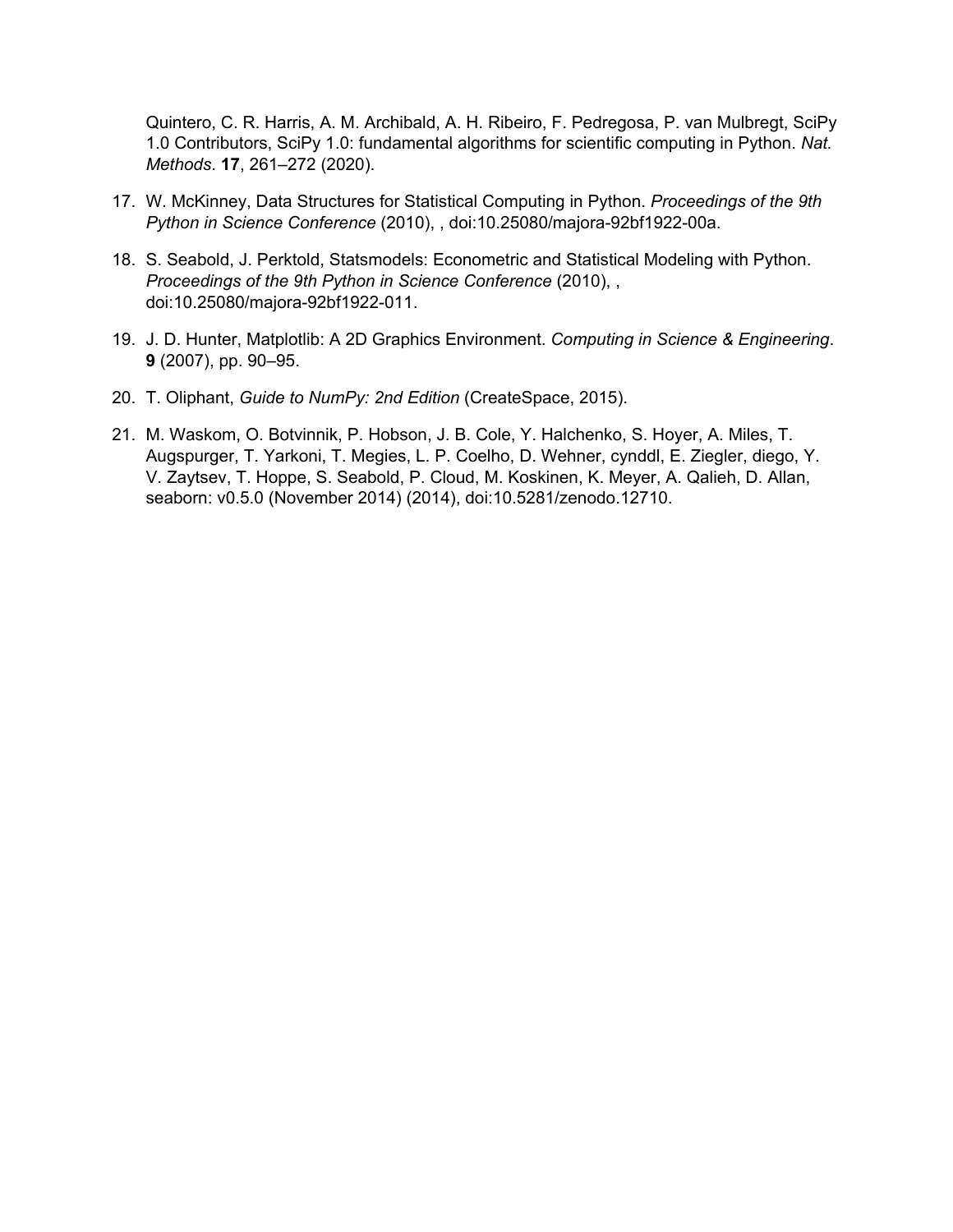# Appendix

| Categorization | <b>Statistic</b> | p value   | <b>Result</b>                         |
|----------------|------------------|-----------|---------------------------------------|
|                | 0.959            | 2.713e-31 | significant, not normally distributed |
| C <sub>2</sub> | 0.957            | 8.563e-32 | significant, not normally distributed |

**Table A1:** Shapiro test for normal distribution.

| Categorization | <b>Statistic</b> | p value | <b>Result</b>                   |
|----------------|------------------|---------|---------------------------------|
|                | 1.800            | 0.063   | Not significant, equal variance |
| C <sub>2</sub> | 2.302            | 0.042   | Significant, unequal variance   |

**Table A2**: Levene's test for equality of variance.

| Categorization | <b>Statistic</b> | p value | <b>Result</b>                           |
|----------------|------------------|---------|-----------------------------------------|
|                | 22.390           | 0.008   | significant, a differing pair may exist |
| C <sub>2</sub> | 14.969           | 0.010   | significant, a differing pair may exist |

**Table A3:** Kruskal-Wallis H test.

| Categorization Group 1 Group 2 Mean diff |   |                |        | p-adjusted lower |           | upper  | reject       |
|------------------------------------------|---|----------------|--------|------------------|-----------|--------|--------------|
| C <sub>1</sub>                           | 1 | $\overline{2}$ | 0.1608 | 0.9              | $-0.9385$ | 1.2601 | <b>FALSE</b> |
|                                          | 1 | 3              | 0.624  | 0.4633           | $-0.2761$ | 1.524  | <b>FALSE</b> |
|                                          | 1 | 4              | 0.5758 | 0.5617           | $-0.3186$ | 1.4702 | <b>FALSE</b> |
|                                          | 1 | 5              | 0.3472 | 0.9              | $-0.5503$ | 1.2446 | <b>FALSE</b> |
|                                          | 1 | 6              | 0.6205 | 0.4598           | $-0.2724$ | 1.5133 | <b>FALSE</b> |
|                                          | 1 | 7              | 0.6411 | 0.4379           | $-0.2681$ | 1.5503 | <b>FALSE</b> |
|                                          | 1 | 8              | 0.5365 | 0.6675           | $-0.3738$ | 1.4469 | <b>FALSE</b> |
|                                          | 1 | 9              | 0.7066 | 0.3171           | $-0.2197$ | 1.6329 | <b>FALSE</b> |
|                                          | 1 | 10             | 0.9714 | 0.7008           | $-0.7261$ | 2.6689 | <b>FALSE</b> |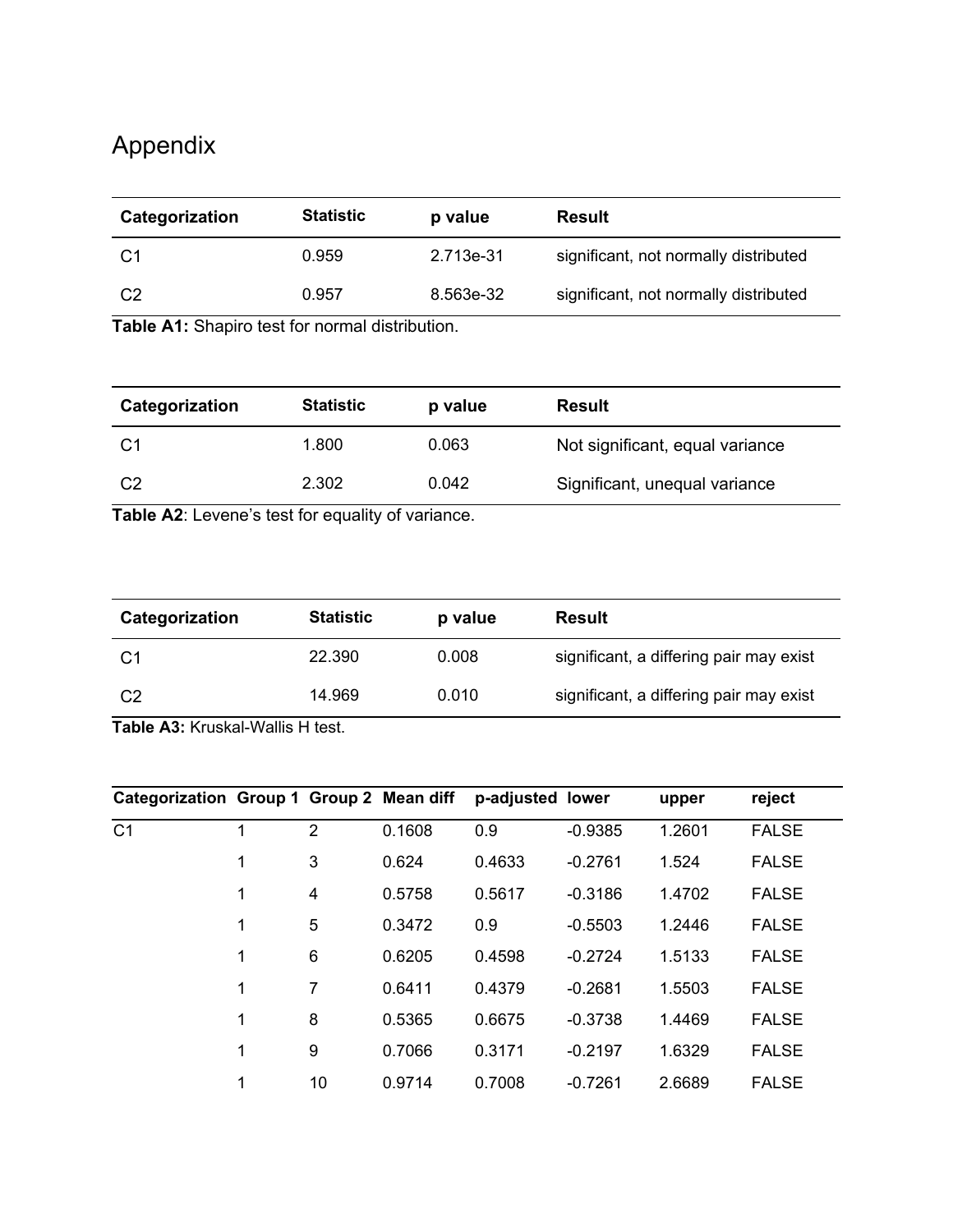| $\overline{2}$          | 3              | 0.4631    | 0.5812 | $-0.2677$ | 1.194  | <b>FALSE</b> |
|-------------------------|----------------|-----------|--------|-----------|--------|--------------|
| $\mathbf 2$             | 4              | 0.4149    | 0.6989 | $-0.3089$ | 1.1388 | <b>FALSE</b> |
| $\overline{2}$          | 5              | 0.1863    | 0.9    | $-0.5413$ | 0.914  | <b>FALSE</b> |
| $\overline{\mathbf{c}}$ | 6              | 0.4596    | 0.5755 | $-0.2623$ | 1.1816 | <b>FALSE</b> |
| $\overline{2}$          | $\overline{7}$ | 0.4803    | 0.5549 | $-0.2618$ | 1.2223 | <b>FALSE</b> |
| $\overline{2}$          | 8              | 0.3757    | 0.8309 | $-0.3678$ | 1.1193 | <b>FALSE</b> |
| $\overline{2}$          | 9              | 0.5458    | 0.4159 | $-0.2172$ | 1.3087 | <b>FALSE</b> |
| $\overline{\mathbf{c}}$ | 10             | 0.8105    | 0.8371 | $-0.8036$ | 2.4247 | <b>FALSE</b> |
| 3                       | 4              | $-0.0482$ | 0.9    | $-0.4026$ | 0.3062 | <b>FALSE</b> |
| 3                       | 5              | $-0.2768$ | 0.314  | $-0.6389$ | 0.0853 | <b>FALSE</b> |
| 3                       | 6              | $-0.0035$ | 0.9    | $-0.3539$ | 0.3469 | <b>FALSE</b> |
| 3                       | 7              | 0.0171    | 0.9    | $-0.373$  | 0.4073 | <b>FALSE</b> |
| 3                       | 8              | $-0.0874$ | 0.9    | $-0.4804$ | 0.3056 | <b>FALSE</b> |
| 3                       | 9              | 0.0826    | 0.9    | $-0.3459$ | 0.5112 | <b>FALSE</b> |
| 3                       | 10             | 0.3474    | 0.9    | $-1.1382$ | 1.833  | <b>FALSE</b> |
| 4                       | 5              | $-0.2286$ | 0.5354 | $-0.5764$ | 0.1192 | <b>FALSE</b> |
| 4                       | 6              | 0.0447    | 0.9    | $-0.291$  | 0.3803 | <b>FALSE</b> |
| 4                       | 7              | 0.0653    | 0.9    | $-0.3116$ | 0.4423 | <b>FALSE</b> |
| 4                       | 8              | $-0.0392$ | 0.9    | $-0.4191$ | 0.3407 | <b>FALSE</b> |
| 4                       | 9              | 0.1308    | 0.9    | $-0.2858$ | 0.5474 | <b>FALSE</b> |
| 4                       | 10             | 0.3956    | 0.9    | $-1.0866$ | 1.8778 | <b>FALSE</b> |
| 5                       | 6              | 0.2733    | 0.2597 | $-0.0705$ | 0.6171 | <b>FALSE</b> |
| 5                       | 7              | 0.2939    | 0.313  | $-0.0903$ | 0.6782 | <b>FALSE</b> |
| 5                       | 8              | 0.1894    | 0.8622 | $-0.1977$ | 0.5765 | <b>FALSE</b> |
| 5                       | 9              | 0.3594    | 0.1781 | $-0.0637$ | 0.7826 | <b>FALSE</b> |
| 5                       | 10             | 0.6242    | 0.9    | $-0.8599$ | 2.1083 | <b>FALSE</b> |
| 6                       | $\overline{7}$ | 0.0206    | 0.9    | $-0.3526$ | 0.3939 | <b>FALSE</b> |
| 6                       | 8              | $-0.0839$ | 0.9    | $-0.4601$ | 0.2923 | <b>FALSE</b> |
| 6                       | 9              | 0.0861    | 0.9    | $-0.3271$ | 0.4994 | <b>FALSE</b> |
| 6                       | 10             | 0.3509    | 0.9    | $-1.1304$ | 1.8322 | <b>FALSE</b> |
| $\overline{7}$          | 8              | $-0.1046$ | 0.9    | $-0.518$  | 0.3089 | <b>FALSE</b> |
| $\overline{7}$          | 9              | 0.0655    | 0.9    | $-0.382$  | 0.5129 | <b>FALSE</b> |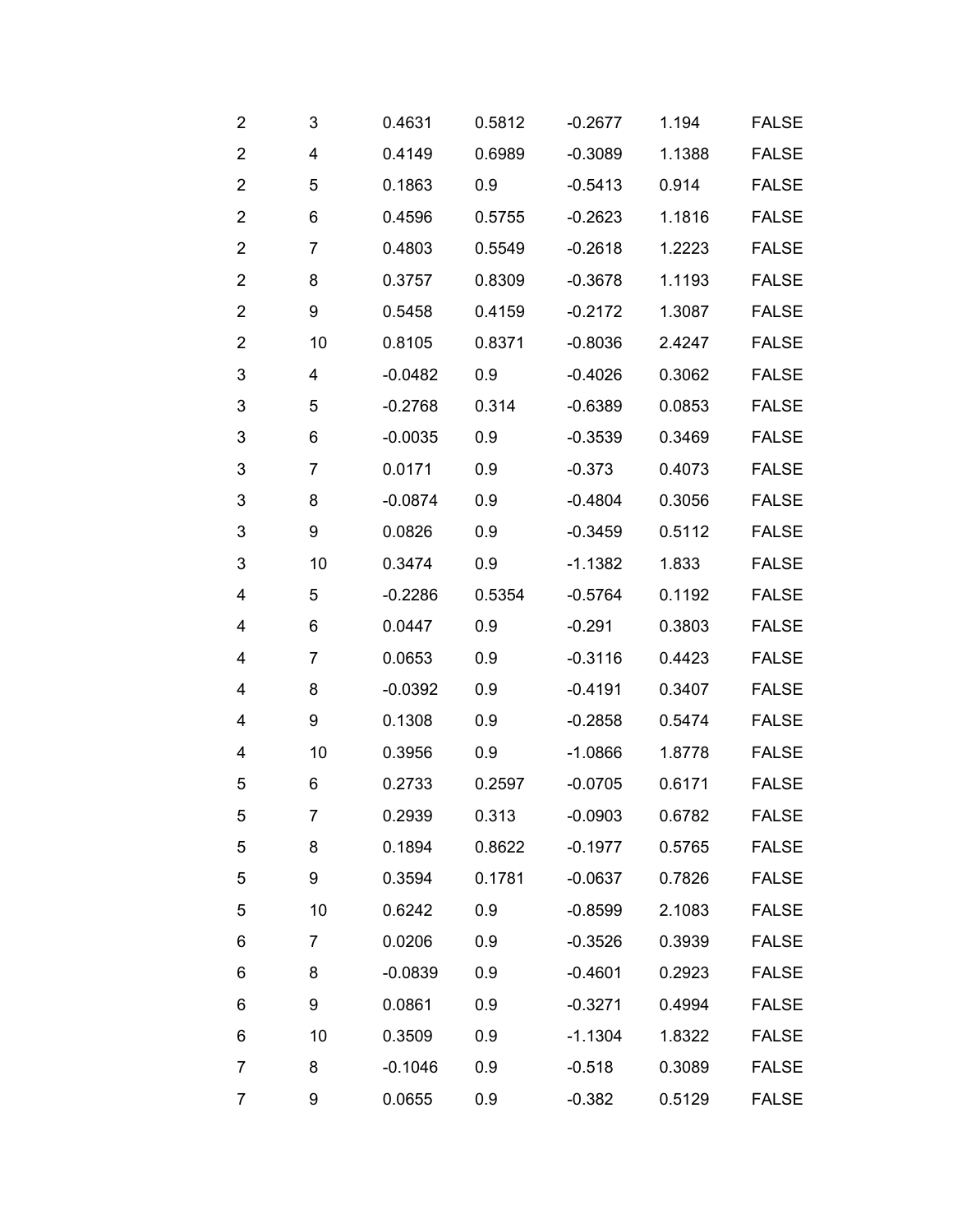|                | $\overline{7}$ | 10        | 0.3303    | 0.9    | $-1.1609$ | 1.8215 | <b>FALSE</b> |
|----------------|----------------|-----------|-----------|--------|-----------|--------|--------------|
|                | 8              | 9         | 0.17      | 0.9    | $-0.2799$ | 0.6199 | <b>FALSE</b> |
|                | 8              | 10        | 0.4348    | 0.9    | $-1.0571$ | 1.9268 | <b>FALSE</b> |
|                | 9              | 10        | 0.2648    | 0.9    | $-1.2369$ | 1.7665 | <b>FALSE</b> |
| C <sub>2</sub> | Adult          | GS        | 0.2054    | 0.9    | $-1.1618$ | 1.5726 | <b>FALSE</b> |
|                | Adult          | <b>HS</b> | $-0.3757$ | 0.5574 | $-1.0259$ | 0.2744 | <b>FALSE</b> |
|                | Adult          | KG        | $-0.7879$ | 0.1304 | $-1.6944$ | 0.1186 | <b>FALSE</b> |
|                | Adult          | Mature    | 0.0701    | 0.9    | $-0.1246$ | 0.2649 | <b>FALSE</b> |
|                | Adult          | Uni       | 0.1244    | 0.9    | $-0.242$  | 0.4908 | <b>FALSE</b> |
|                | GS             | <b>HS</b> | $-0.5811$ | 0.8701 | $-2.0793$ | 0.917  | <b>FALSE</b> |
|                | GS             | KG        | $-0.9934$ | 0.503  | $-2.6193$ | 0.6325 | <b>FALSE</b> |
|                | GS             | Mature    | $-0.1353$ | 0.9    | $-1.499$  | 1.2285 | <b>FALSE</b> |
|                | GS             | Uni       | $-0.081$  | 0.9    | $-1.4796$ | 1.3176 | <b>FALSE</b> |
|                | <b>HS</b>      | KG        | $-0.4122$ | 0.8885 | $-1.5063$ | 0.6819 | <b>FALSE</b> |
|                | <b>HS</b>      | Mature    | 0.4459    | 0.3561 | $-0.197$  | 1.0887 | <b>FALSE</b> |
|                | <b>HS</b>      | Uni       | 0.5001    | 0.3441 | $-0.2138$ | 1.214  | <b>FALSE</b> |
|                | KG             | Mature    | 0.8581    | 0.0728 | $-0.0432$ | 1.7594 | <b>FALSE</b> |
|                | KG             | Uni       | 0.9123    | 0.0701 | $-0.0409$ | 1.8656 | <b>FALSE</b> |
|                | Mature         | Uni       | 0.0543    | 0.9    | $-0.2991$ | 0.4076 | <b>FALSE</b> |

**Table A4: Tukey HSD post hoc analysis.** No significant difference is found between any pair of subgroups in either of the two categorizations. KG: kindergarten; GS: grade school; HS: high school; Uni: University.

| Categorization | <b>Critical value</b> | <b>Result</b>        |
|----------------|-----------------------|----------------------|
| C1             | 0.0011                | No significant pairs |
| C <sub>2</sub> | 0.0033                | No significant pairs |

**Table A5: Bonferroni-adjusted pairwise post hoc T-tests.** No significant difference is found between any pair of subgroups in either of the two categorizations.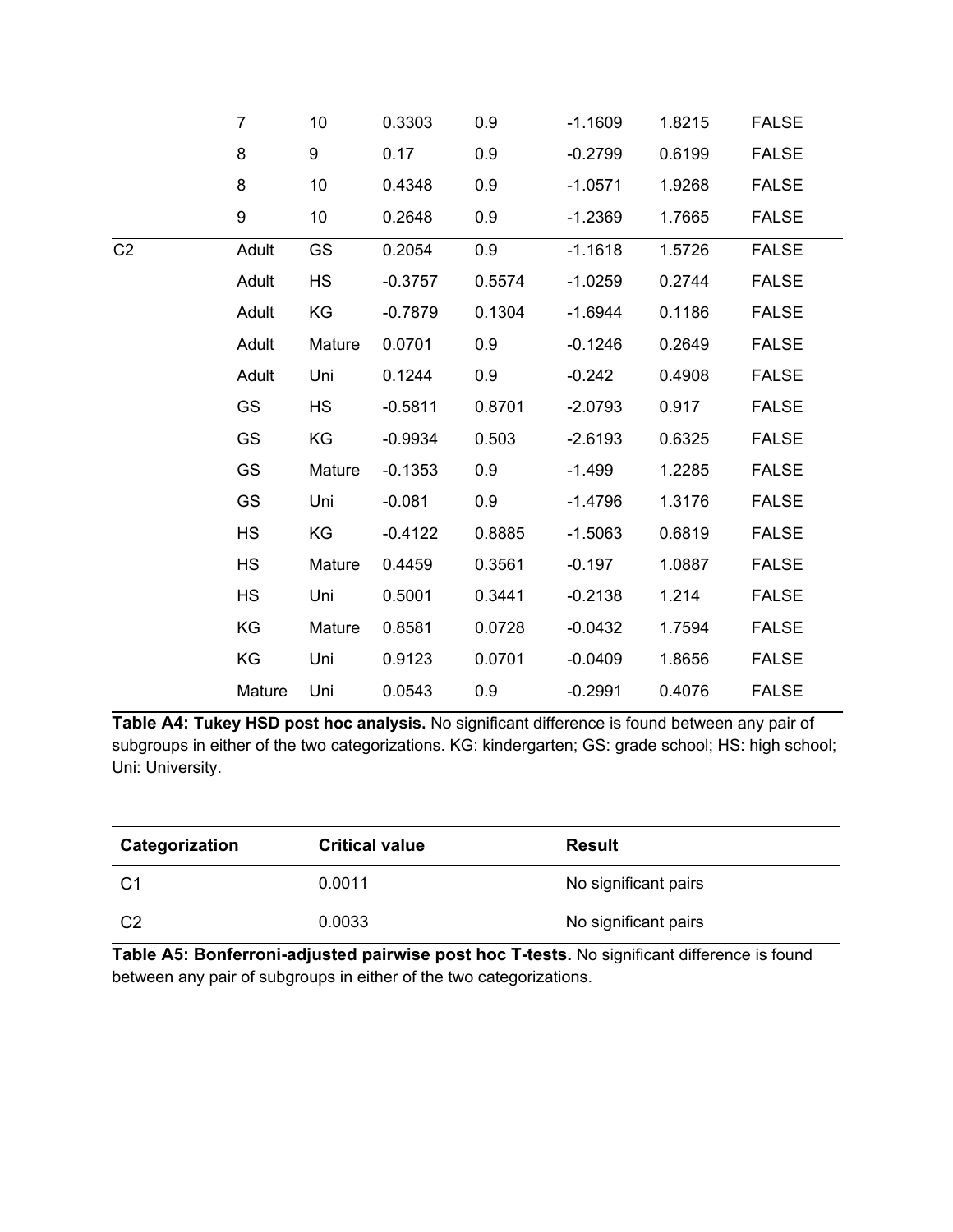|                         | 1    | $\mathbf{2}$ | 3     | $\overline{\mathbf{4}}$ | 5            | $6\phantom{1}$ | $\overline{7}$ | 8            | 9            | 10             |
|-------------------------|------|--------------|-------|-------------------------|--------------|----------------|----------------|--------------|--------------|----------------|
| $\mathbf 1$             | $-1$ | 1            | 0.588 | $\mathbf 1$             | $\mathbf{1}$ | 0.499          | 0.425          | 0.829        | 0.301        | $\overline{1}$ |
| $\mathbf{2}$            |      | -1           | 1     | 1                       | 1            | 1              | 1              | 1            | 0.738        | 1              |
| $\mathbf{3}$            |      |              | $-1$  | 1                       | 0.589        | $\mathbf{1}$   | $\mathbf{1}$   | $\mathbf{1}$ | 1            |                |
| $\overline{\mathbf{4}}$ |      |              |       | $-1$                    | 1            | 1              | 1              |              | 1            |                |
| $\sqrt{5}$              |      |              |       |                         | $-1$         | 0.322          | 0.335          | $\mathbf{1}$ | 0.216        | 1              |
| $6\phantom{1}$          |      |              |       |                         |              | $-1$           | $\mathbf{1}$   | 1            | $\mathbf{1}$ | 1              |
| $\overline{7}$          |      |              |       |                         |              |                | $-1$           | 1            | 1            | 1              |
| $\bf{8}$                |      |              |       |                         |              |                |                | $-1$         | 1            |                |
| $\boldsymbol{9}$        |      |              |       |                         |              |                |                |              | -1           |                |
| 10                      |      |              |       |                         |              |                |                |              |              | -1             |

**Table A6a: Dunn's post hoc test for categorization C1.** No significant difference is found between any pair of subgroups in either of the two categorizations.

|               | <b>Adult</b> | <b>GS</b> | HS    | KG    | <b>Mature</b> | Uni   |
|---------------|--------------|-----------|-------|-------|---------------|-------|
| <b>Adult</b>  | $-1$         | 1         | 0.996 | 0.128 | 0.847         |       |
| <b>GS</b>     |              | $-1$      | 1     | 0.847 | 1             |       |
| HS            |              |           | -1    | 1     | 0.455         | 0.549 |
| KG            |              |           |       | -1    | 0.045         | 0.056 |
| <b>Mature</b> |              |           |       |       | -1            | 1     |
| Uni           |              |           |       |       |               | -1    |

**Table A6b: Dunn's post hoc test for categorization C2.** Just one inter-group comparison, Kindergarten vs Mature has a p value (0.045) less that the traditional 0.05 significance threshold. KG: kindergarten; GS: grade school; HS: high school; Uni: University.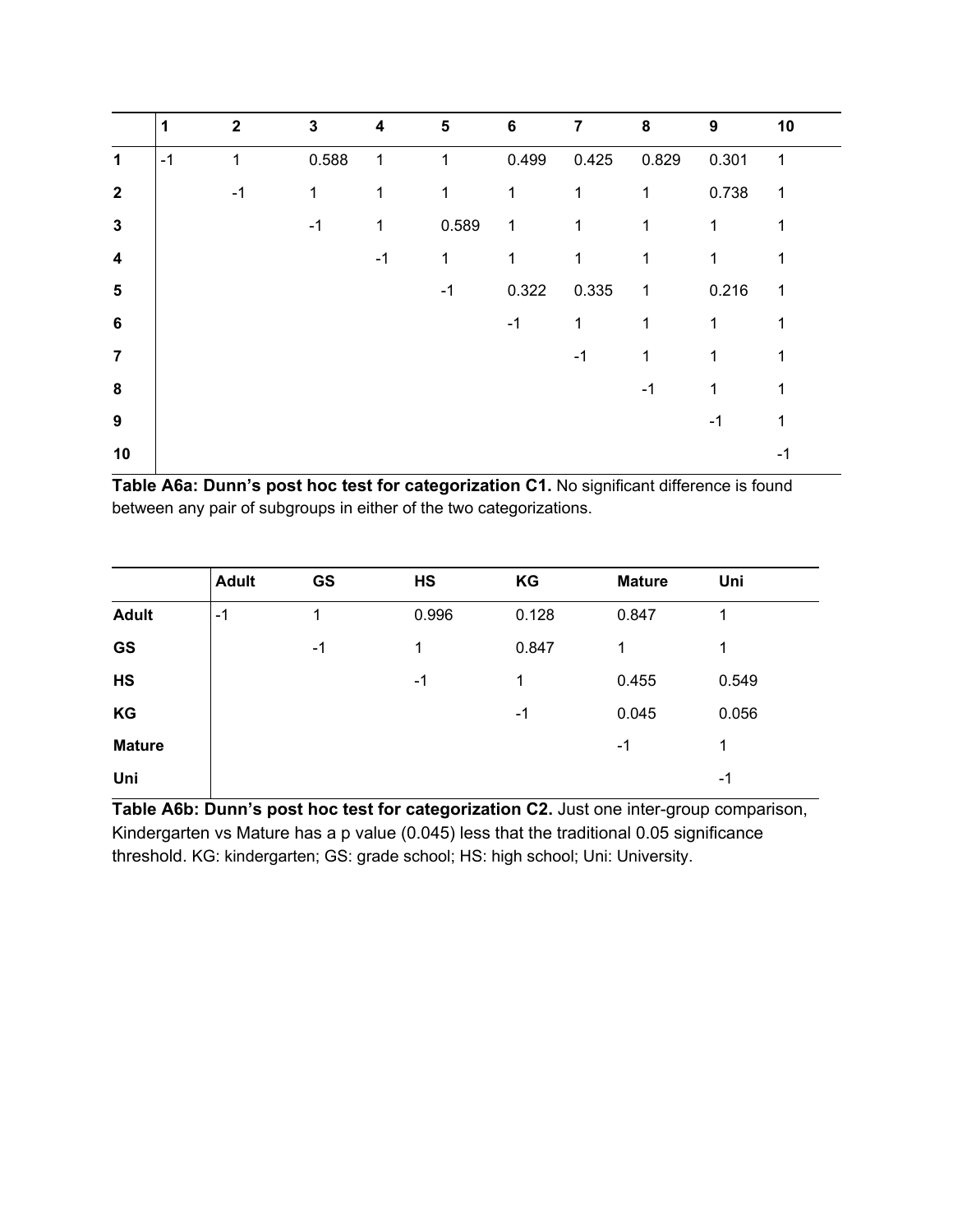

**Figure A1: Positive age group counts versus population count.** A) Total number of people tested for SARS-CoV-2 in each age group plotted against the total number of people in the corresponding age group in Berlin (acquired from Amt für Statistik Berlin-Brandenburg, [https://www.statistik-berlin-brandenburg.de/,](https://www.statistik-berlin-brandenburg.de/) as of December 31, 2019). B) Number of people tested positive for SARS-CoV-2 plotted against the number of people in each age group in Berlin. Age categories 1-10 and 11-20 years have a relatively lower number of tested and positive cases. A linear regression is shown with the shaded area indicating the 95% confidence interval.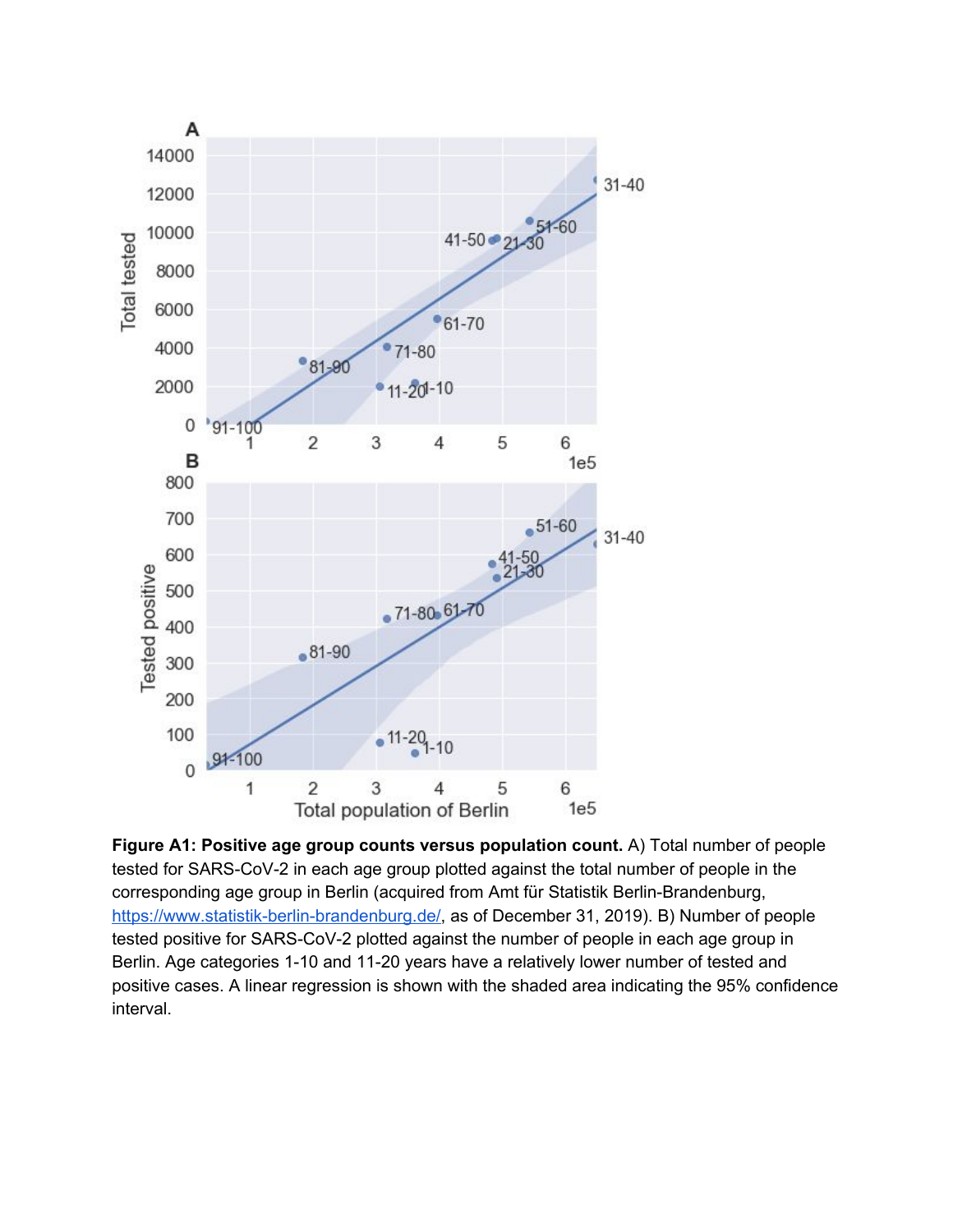

**Figure A2:** Differences in viral load in patients aged 1-11 years with and without a pre-existing condition. Wilcoxon rank-sum test indicates a significant difference between the two groups (p value 0.02).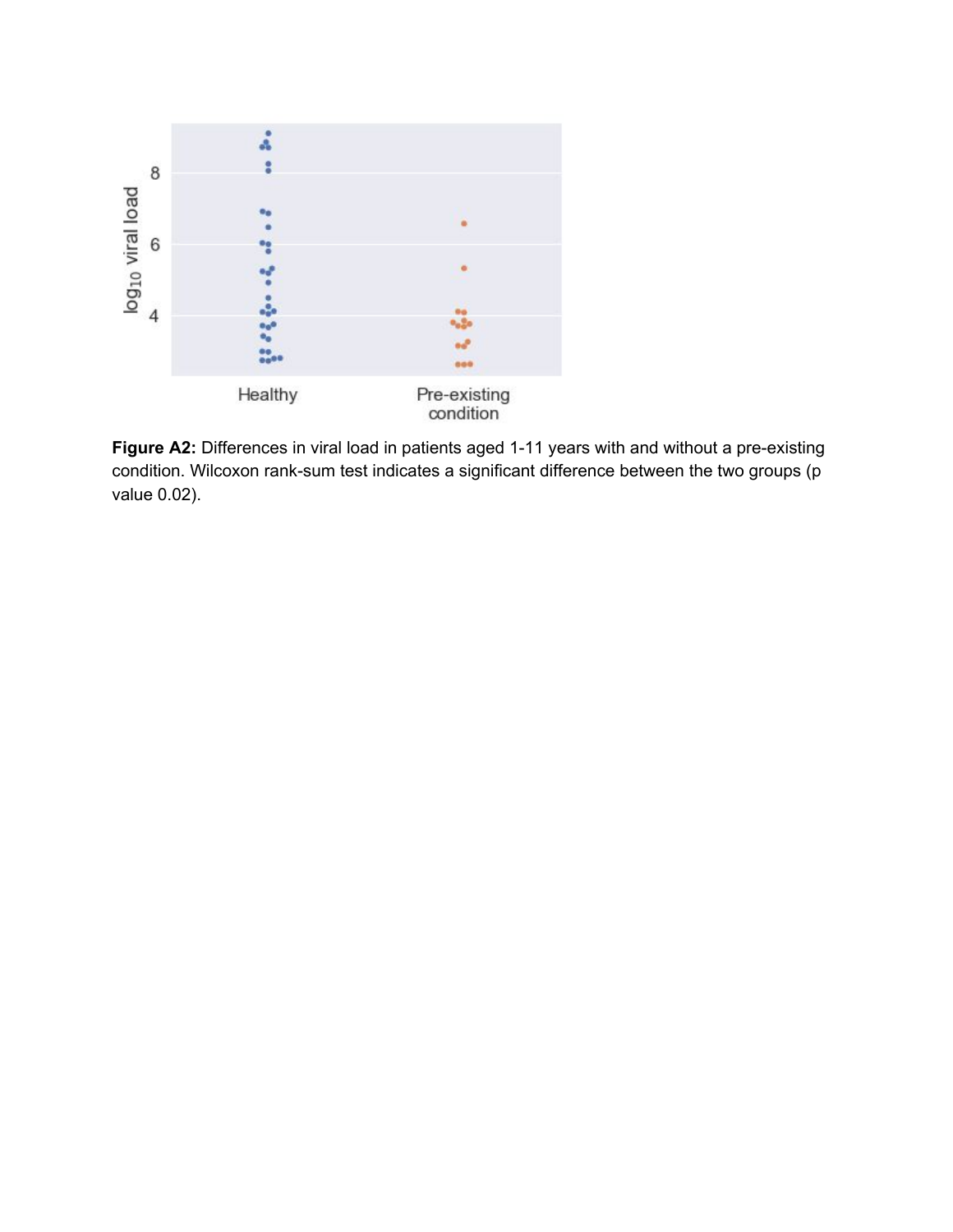

**Figure A3: Per-group viral load histograms for categorization C1:** The individual histograms for the ten groups of categorization C1 make it immediately clear that the underlying distribution of viral load for group 10 (91-100 years) is far from normal, and several other groups are clearly also not normally distributed. Note that the data above are also presented in Figure 2A, although there presented with viral load on the y-axis, with the distribution spreading horizontally in two directions, with added jitter for the spread visualization.